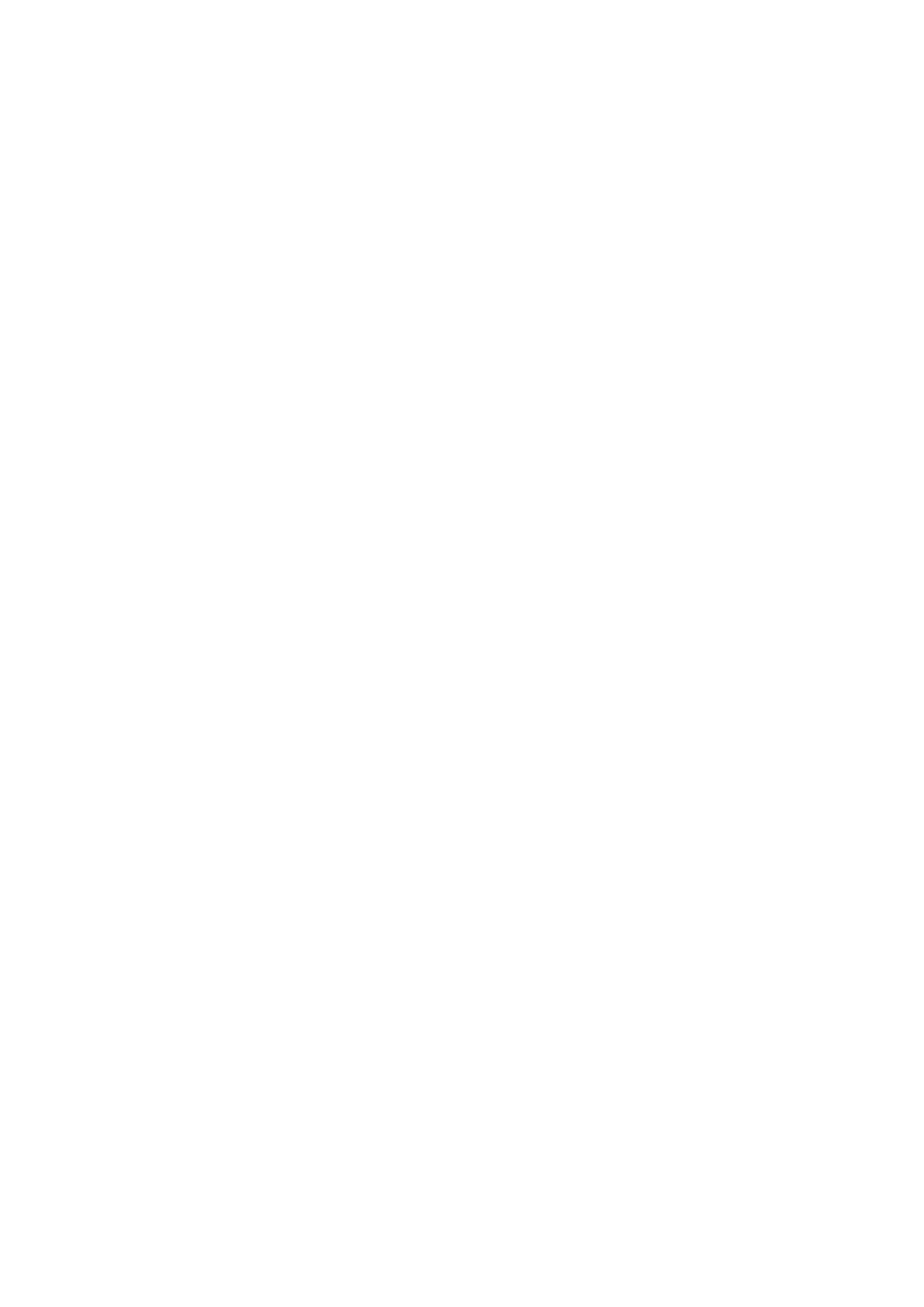Indian Employers' Statement of Commitment On HIV/AIDS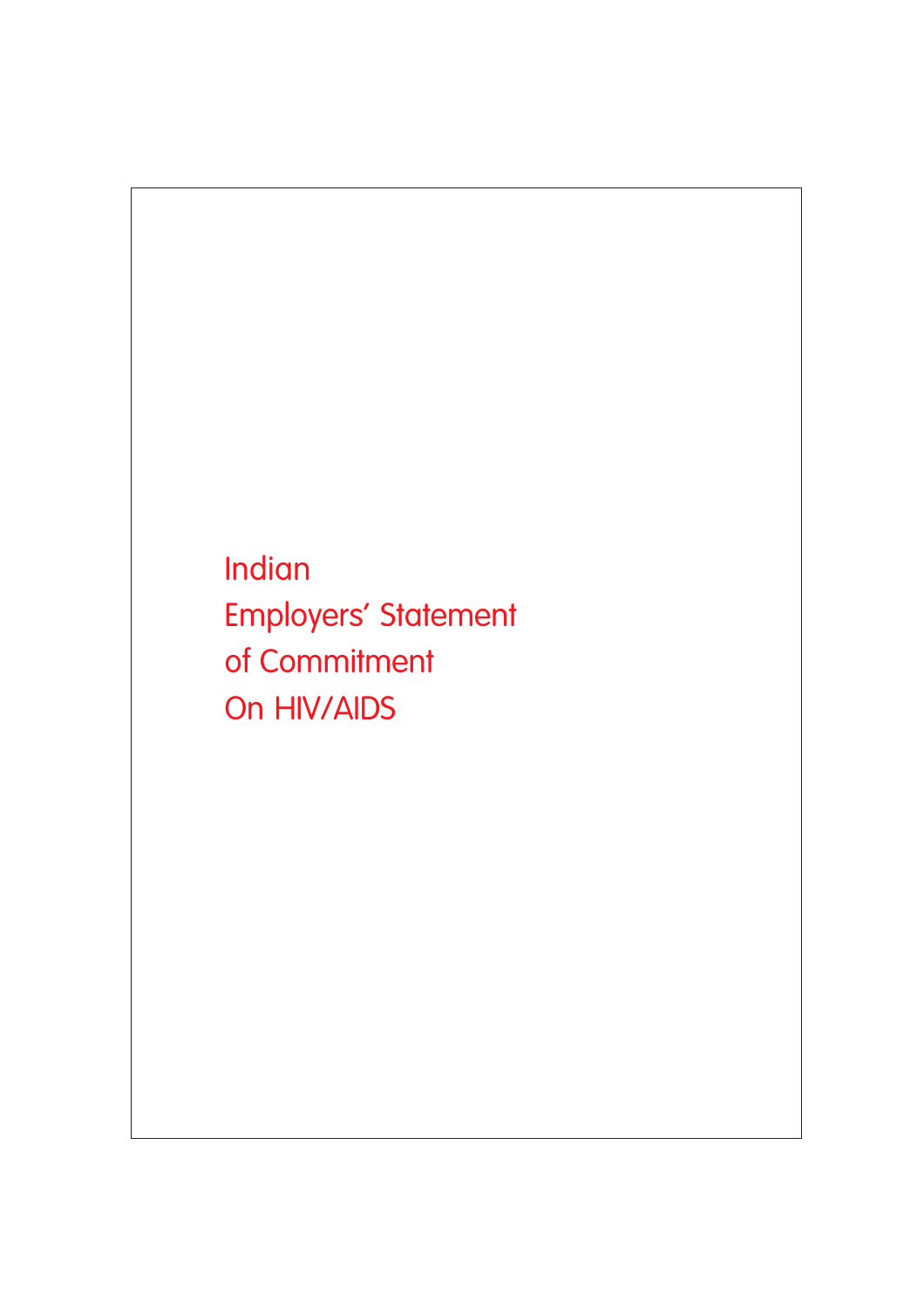Copyright © International Labour Organization 2005 First published 2005

Publications of the International Labour Office enjoy copyright under Protocol 2 of the Universal Copyright Convention. Nevertheless, short excerpts from them may be reproduced without authorization, on condition that the source is indicated. For rights of reproduction or translation, application should be mode to the Publications Bureau (Rights and Permissions), International Labour Office, CH-1211 Geneva 22, Switzerland. The International Labour Office welcomes such applications.

Libraries, institutions and other users registered in the United Kingdom with the Copyright Licensing Agency, 90 Tottenham Court Road, London W1T 4LP [Fax: (+44) (0)207631 5500; email: cla@cla.co.uk], in the United States with the Copyright Clearance Center, 222 Rosewood Drive, Danvers, MA 01923 (Fax: (+1) (978) 7504470; email: info@copyright.com] or in other countries with associated Reproduction Rights Organizations, may make photocopies in accordance with the licences issued to them for this purpose.

#### ISBN : 92-2-117549-9 (print) 92-2-117550-2 (pdf version)

The designations employed in ILO publications, which are in conformity with United Nations practice, and the presentation of material therein do not imply the expression of any opinion whatsoever on the port of the International Labour Office concerning the legal status of any country, area or territory or of its authorities, or concerning the delimitation of its frontiers. The responsibility for opinions expressed in signed articles, studies and other contributions rests solely with their authors, and publication does not constitute on endorsement by the International Labour Office of the opinions expressed in them.

Reference to names of firms and commercial products and processes does not imply their endorsement by the International Labour Office, and any failure to mention a particular firm, commercial product or process is not a sign of disapproval.

ILO publications can be obtained through major booksellers or ILO local offices In many countries, or direct from ILO Publications, International Labour Office, CH-1 211 Geneva 22, Switzerland. Catalogues or lists of new publications ore available free of charge from the above address, or by email: pubvente@ilo.org

Visit our website: www.ilo.org/publns or www.ilo.org/india

Printed in India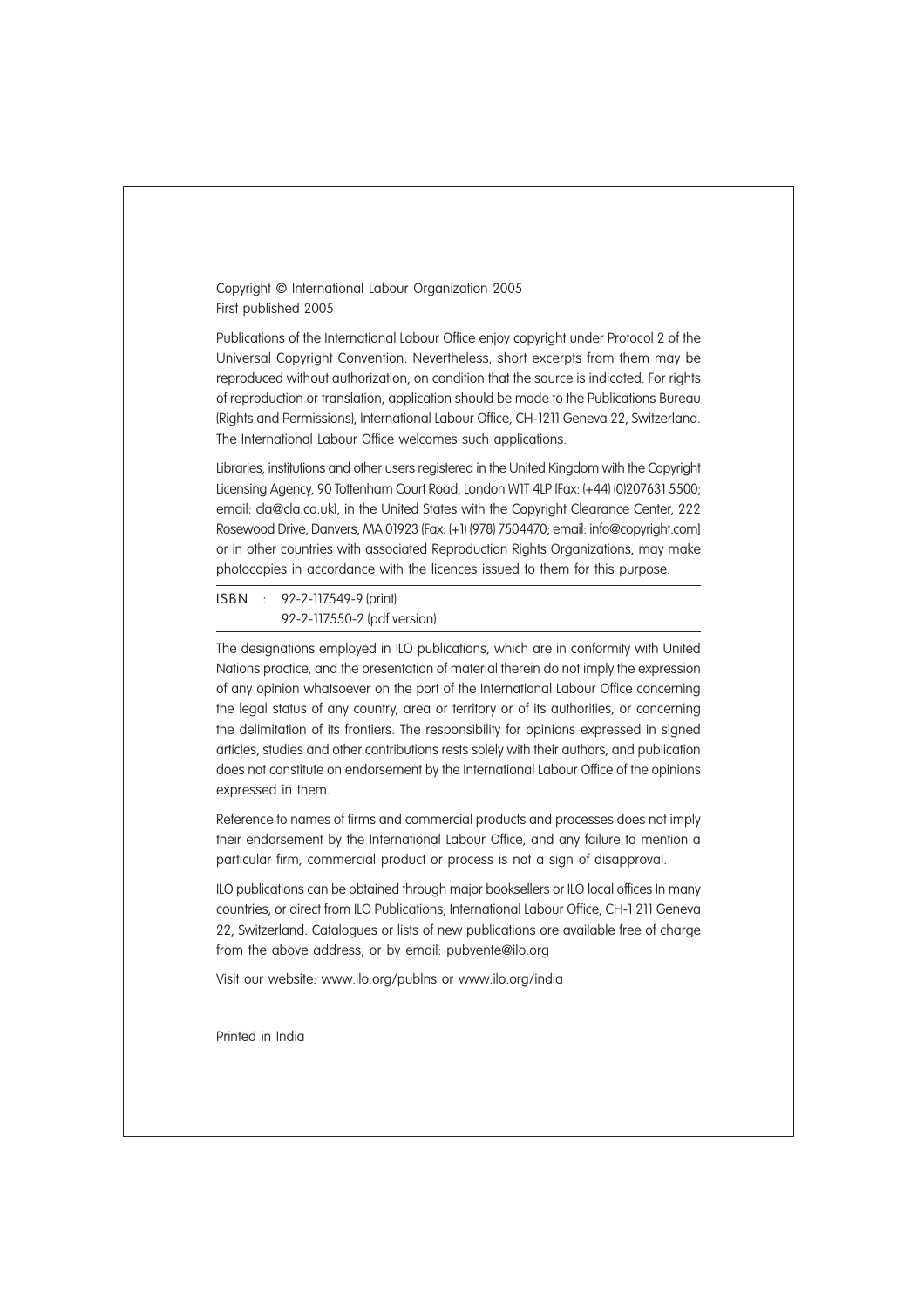

#### **Dr. S. Y. Quraishi** *Special Secretary & Director General*



National AIDS Control Organisation, Ministry of Health and Family Welfare, Government of India

#### MESSAGE

India stands at the cross roads in its battle against HIV/AIDS . In spite of a low prevalence rate we have the second largest population of HIV/AIDS infected individuals in the world. Of the 5.13 million estimated HIV positive individuals, vast majority are in the most productive age groups of 15 to 35. The pandemic as the African example has shown is harsh on business and industry, India has the opportunity to escape the worst consequences of the pandemic through a concerted multi -sectoral response.

The ILO code of practice mirrors the vision  $\delta$  action statements in India's National AIDS Prevention and Control Policy. The implementation of the policy will strengthen the national goal of reaching zero rate of growth in new infection by 2007.

The Employers' Statement of Commitment on HIV/AIDS is an important event in the demonstration of the resolve that the country has taken in its battle to defeat HIV/AIDS. It is particularly heartening to learn that leading national level employers' organizations have committed themselves to this initiative.

Over the weeks and months we have seen a new resolve within the industry and business to fight HIV/AIDS at the workplace and strive for a non-discriminatory, gender sensitive and caring environment for the HIV affected. HIV/AIDS is not merely a public health issue. It is a developmental issue. Our partnership with the business is extremely important in the national resolve to defeat HIV/AIDS.

 $\rightarrow$ 

(S Y Quraishi)

Room No. 254-A, Nirman Bhavan, New Delhi-110011, Phone : 011-23061066 Fax : 011-23063793 E-mail : ssdg@nacoindia.org 9th Floor, Chandralok Building, 36, Janpath, New Delhi- 110001 Phone: 011-23325331 Fax 011-23731746 E-mail: syquraishi@nic.in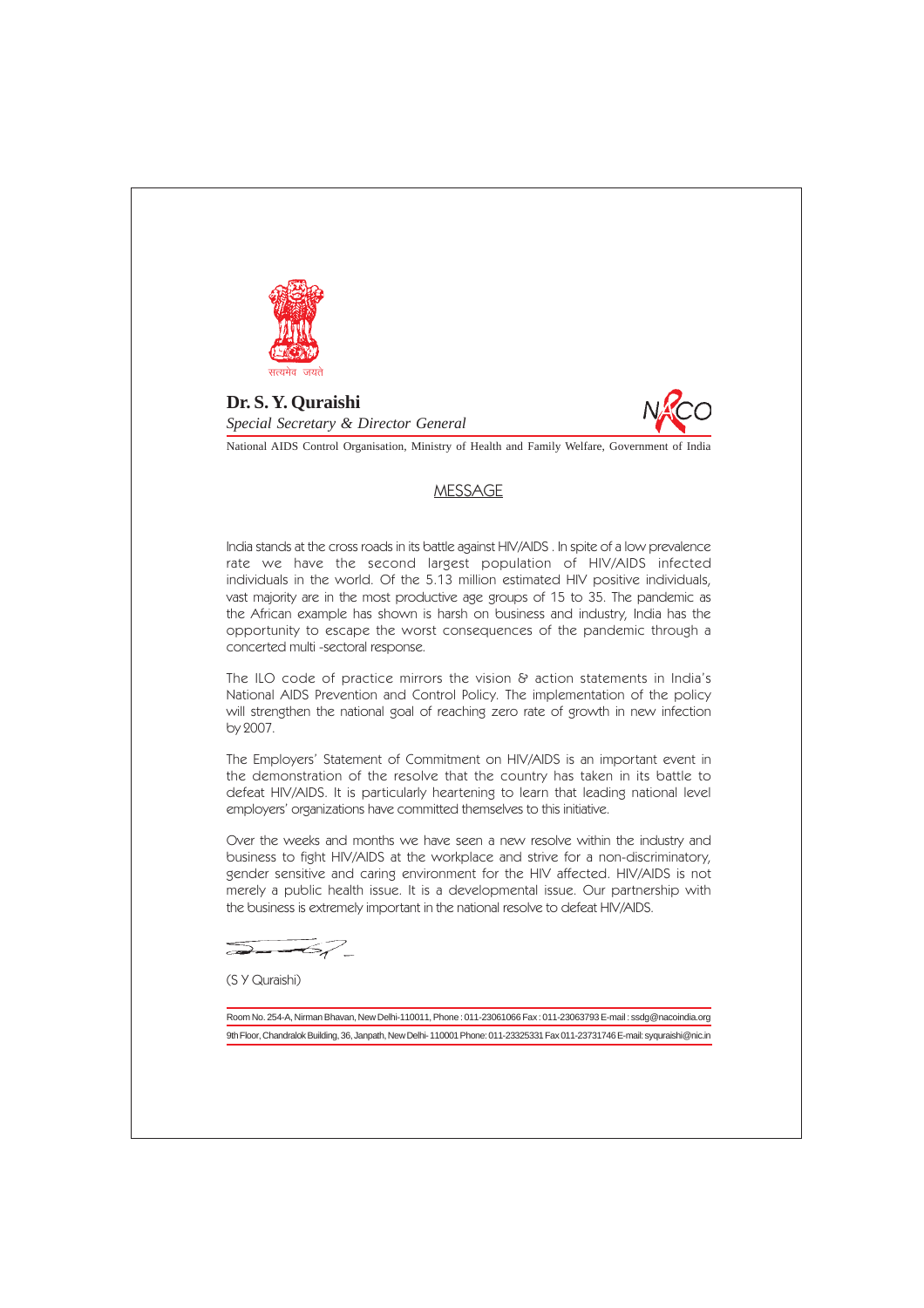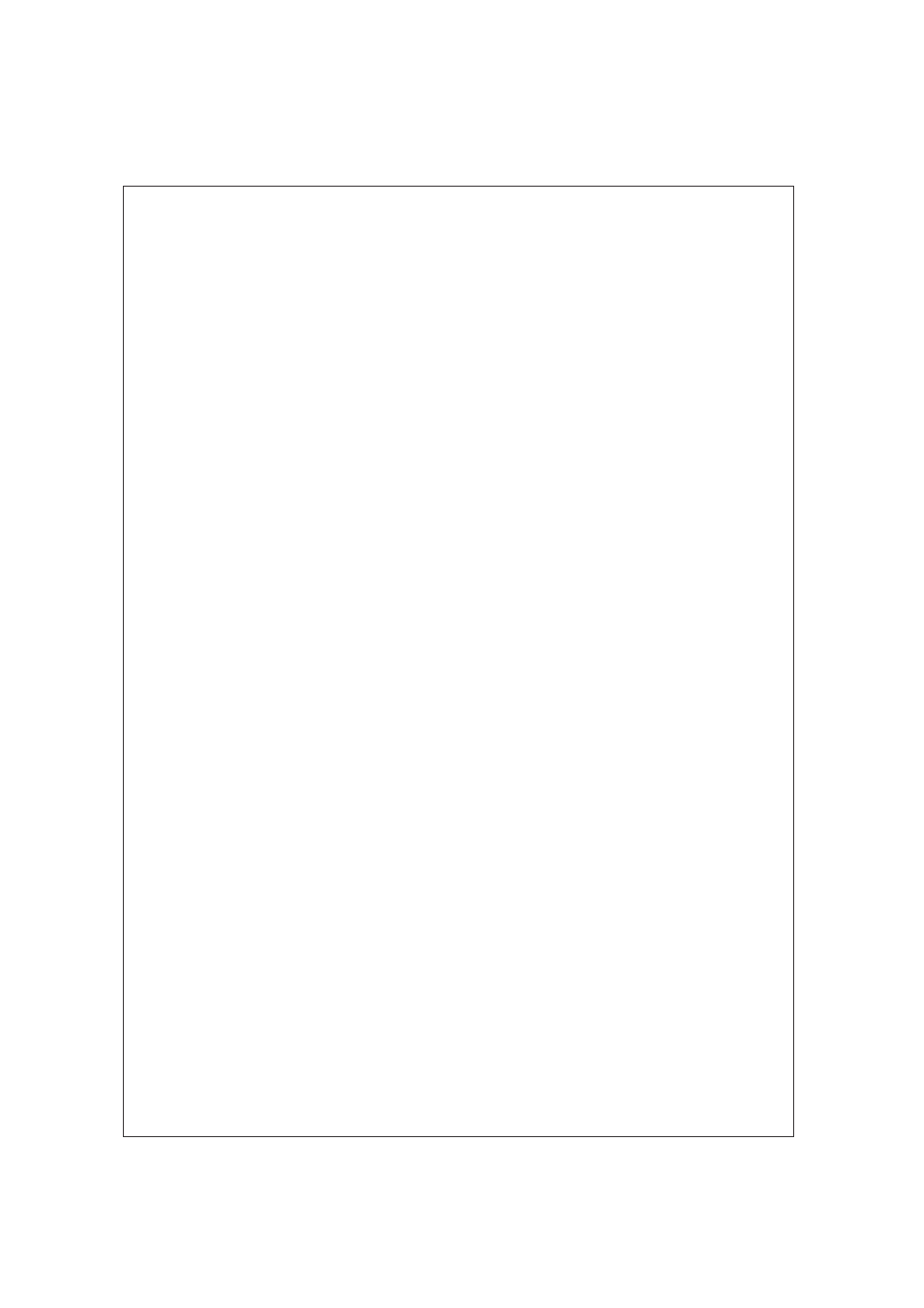

| टे लीगाम                                   | $\sim 100$ | ले बर         |  |  |
|--------------------------------------------|------------|---------------|--|--|
|                                            |            |               |  |  |
| <b>Telegram</b>                            | $\sim 10$  | <b>LABOUR</b> |  |  |
| Tele.                                      |            | 23710239      |  |  |
| Fax                                        | ÷.         | 23718730      |  |  |
|                                            | अपर सचिव   |               |  |  |
| श्रम एवं रोजगार मंत्रालय                   |            |               |  |  |
| भारत सरकार                                 |            |               |  |  |
| श्रम शक्ति भवन, रफी मार्ग,                 |            |               |  |  |
| नई दिल्ली-110001                           |            |               |  |  |
| <b>ADDITIONAL SECRETARY</b>                |            |               |  |  |
| <b>MINISTRY OF LABOUR &amp; EMPLOYMENT</b> |            |               |  |  |
| <b>GOVERNMENT OF INDIA</b>                 |            |               |  |  |
| SHRAM SHAKTI BHAWAN, RAFI MARG,            |            |               |  |  |
| <b>NEW DELHI-110001</b>                    |            |               |  |  |

#### **MESSAGE**

**The HIV/AIDS epidemic is a global crisis and a formidable challenge to development and social progress. This epidemic of catastrophic dimension endangers the health, lives and livelihood of individuals. As majority of those who are infected are in the prime of their productive life, the epidemic is bound to affect the enterprise performance as well as national economies. Such an impact has been seen in Sub-Saharan Africa. We should draw lessons and make every effort to prevent the spread of this epidemic in India.**

**A multi-sectoral effort is needed in a timely and proactive manner. The Ministry of Labour & Employment, Government of India in collaboration with the employers' and workers' organizations and NACO is engaged in programmes for prevention of HIV/AIDS in the world of work in India, through the ILO Project.**

**The Employers' Statement of Commitment on HIV/AIDS, signed by the key Employers' organizations in India is a welcome step in the direction of forging partnership and renewing commitment in fight against HIV/AIDS. I am sure, if disseminated properly, it will help in strengthening the enterprise response to HIV/AIDS in India.**

**It is also good to see the accompanying working paper that provides practical guidance to enterprises about development of HIV/AIDS workplace policy and programmes. The cost analysis presented in the paper makes a clear point that prevention of HIV/AIDS does not cost much, and works best when started early. I am sure enterprises in India would take note of this and respond to the challenge of HIV/AIDS on an urgent basis.**

**(J.P. SINGH) Chairman, Project Management Team, Prevention of HIV/AIDS in the World of Work: A Tripartite Response**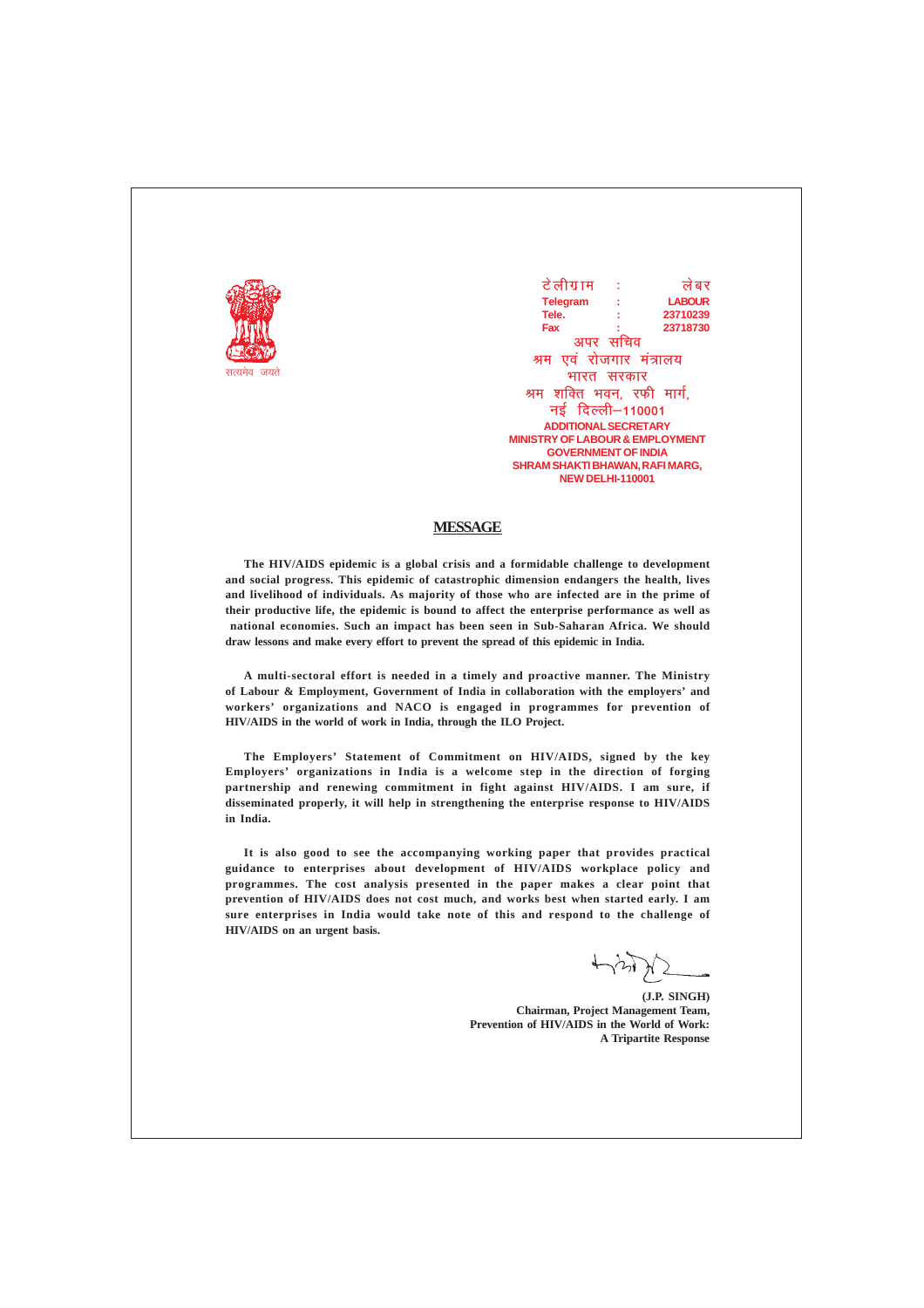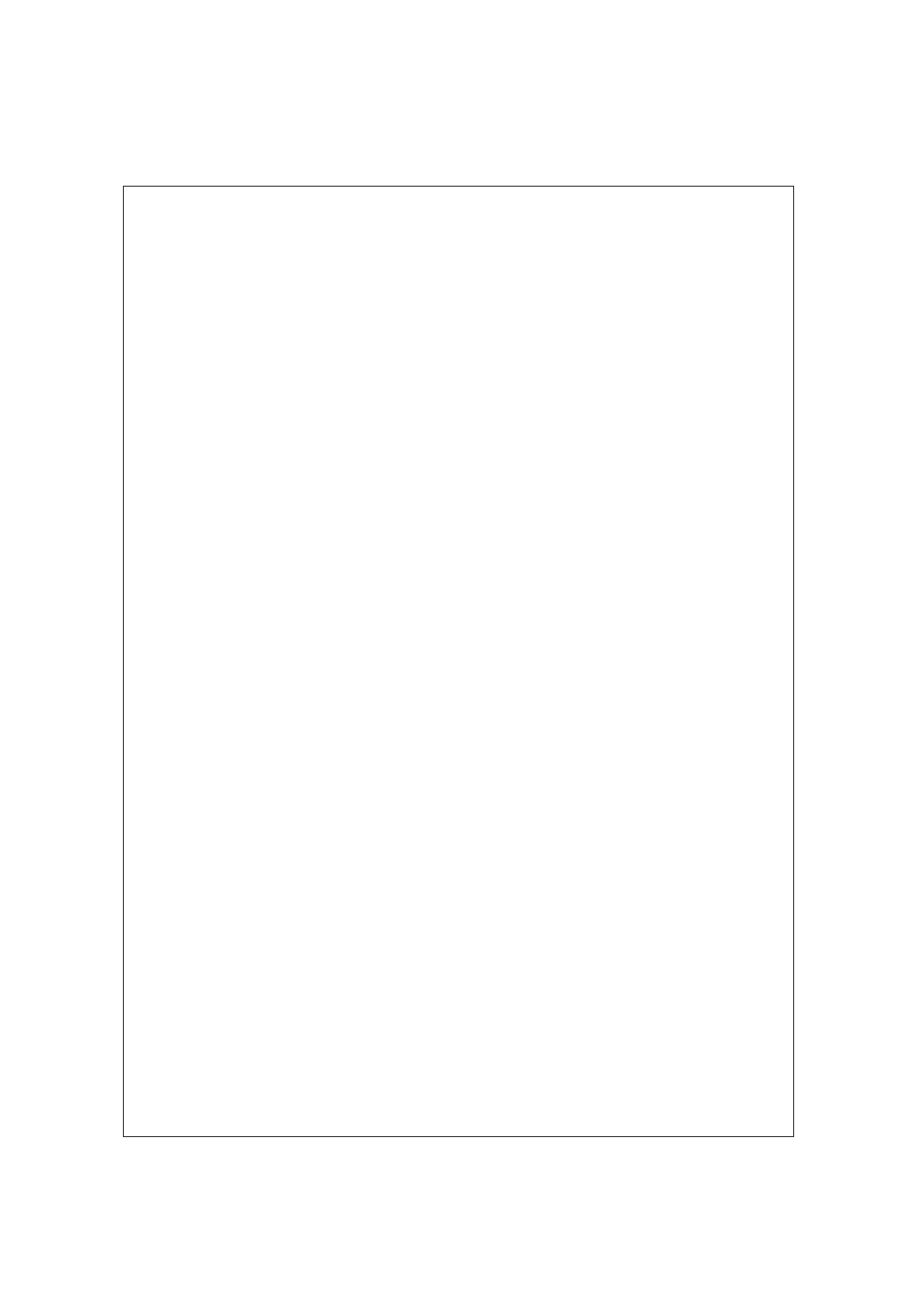## Statement of Commitment

We, the employers' organisations of India, recognize that:

- 1. HIV/AIDS has emerged as a major threat to the world of work. More than 90 percent HIV infections in India have been reported from the most productive age group of 15-49 years.
- 2. HIV/AIDS can adversely affect employees and pose a serious threat to enterprise performance due to increased absenteeism, disruption of operations and increased expenditure due to employee treatment, replacement and associated costs.
- 3. Development of workplace policy and programmes dealing with HIV/AIDS is an ongoing human resource strategy that protects not only the business interests, but also fulfills better management practices, affecting the overall performance of a company in the long term.
- 4. Businesses are key institutions in contributing to the development of the national social fabric. Businesses cannot separate their own interest from those of the societies in which they function. Businesses are directly exposed to societal dynamics and need to contribute in addressing the need of people who are directly or indirectly affected by HIV/AIDS.
- 5. There is a need for an urgent proactive response from business and enterprises against HIV/AIDS in India in which business leadership can play a key role.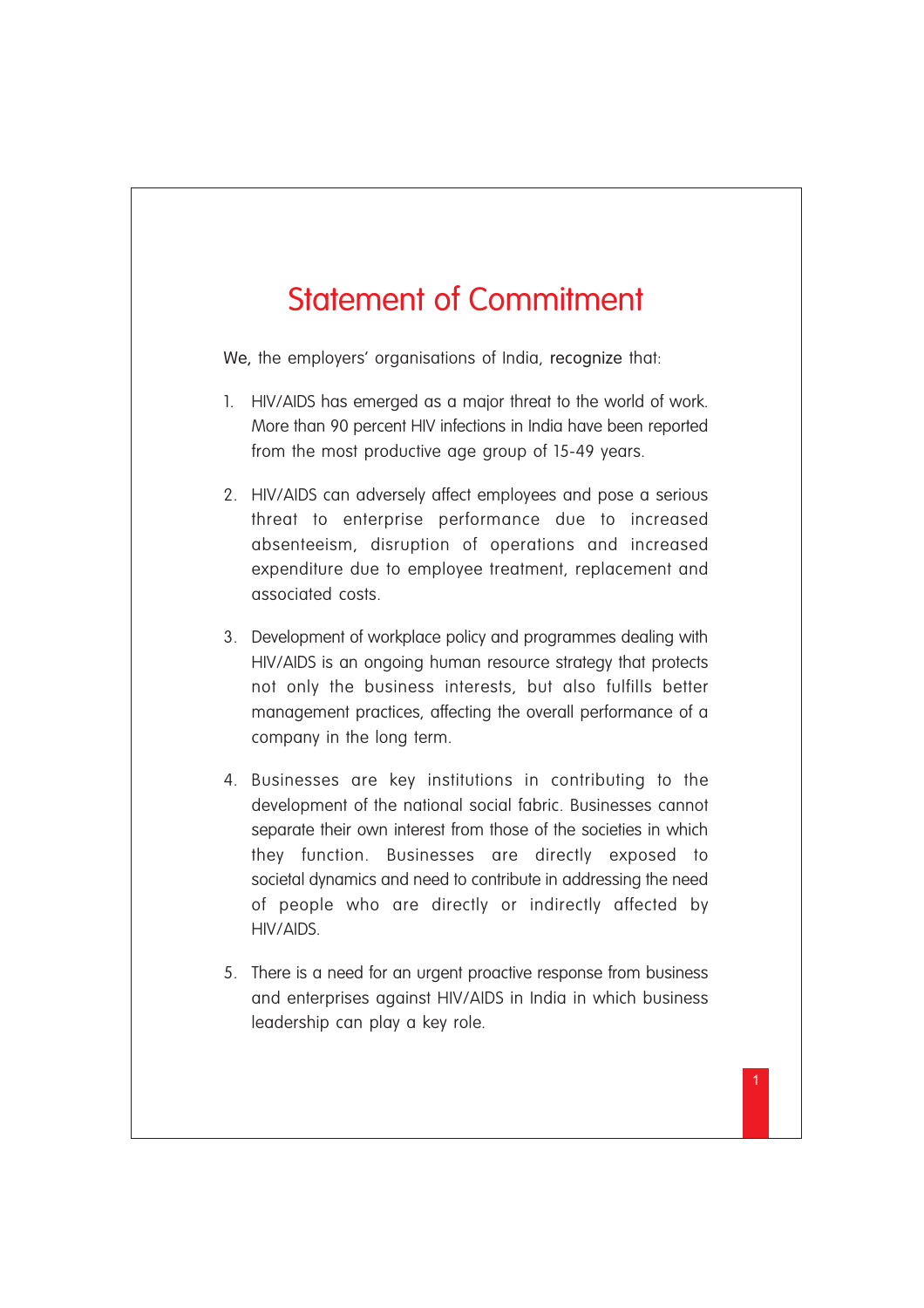Therefore, we commit to provide leadership and practical means as far as possible to address this issue and collectively advocate for greater response to HIV/AIDS from the world of work in partnership with the Indian government at central and state level, trade unions, ILO, UNAIDS, key national and international agencies and other relevant stakeholders, including informal economy actors.

We endorse the quidelines provided by the ILO Code of Practice on HIV/AIDS and the World of Work, and encourage our member companies to effectively use these guidelines in developing policy and programmes on HIV/AIDS at their workplaces.

We pledge to undertake sincere efforts to develop our response following the key principles of the ILO Code of practice, which are:

#### **• Recognition of HIV/AIDS as a workplace issue**

HIV/AIDS is a workplace issue, not only because it affects the workforce, but also because the workplace can play a vital role in limiting the spread and effects of the epidemic.

#### • **Non-discrimination**

There should be no discrimination or stigmatization of employees – on the basis of real or perceived HIV status.

#### • **Gender equality**

More equal gender relations and the empowerment of women are vital to successfully preventing the spread of HIV infection and enabling women to cope with HIV/AIDS.

#### • **Healthy work environment**

The work environment should be healthy and safe, and adapted to the state of health and capabilities of employees.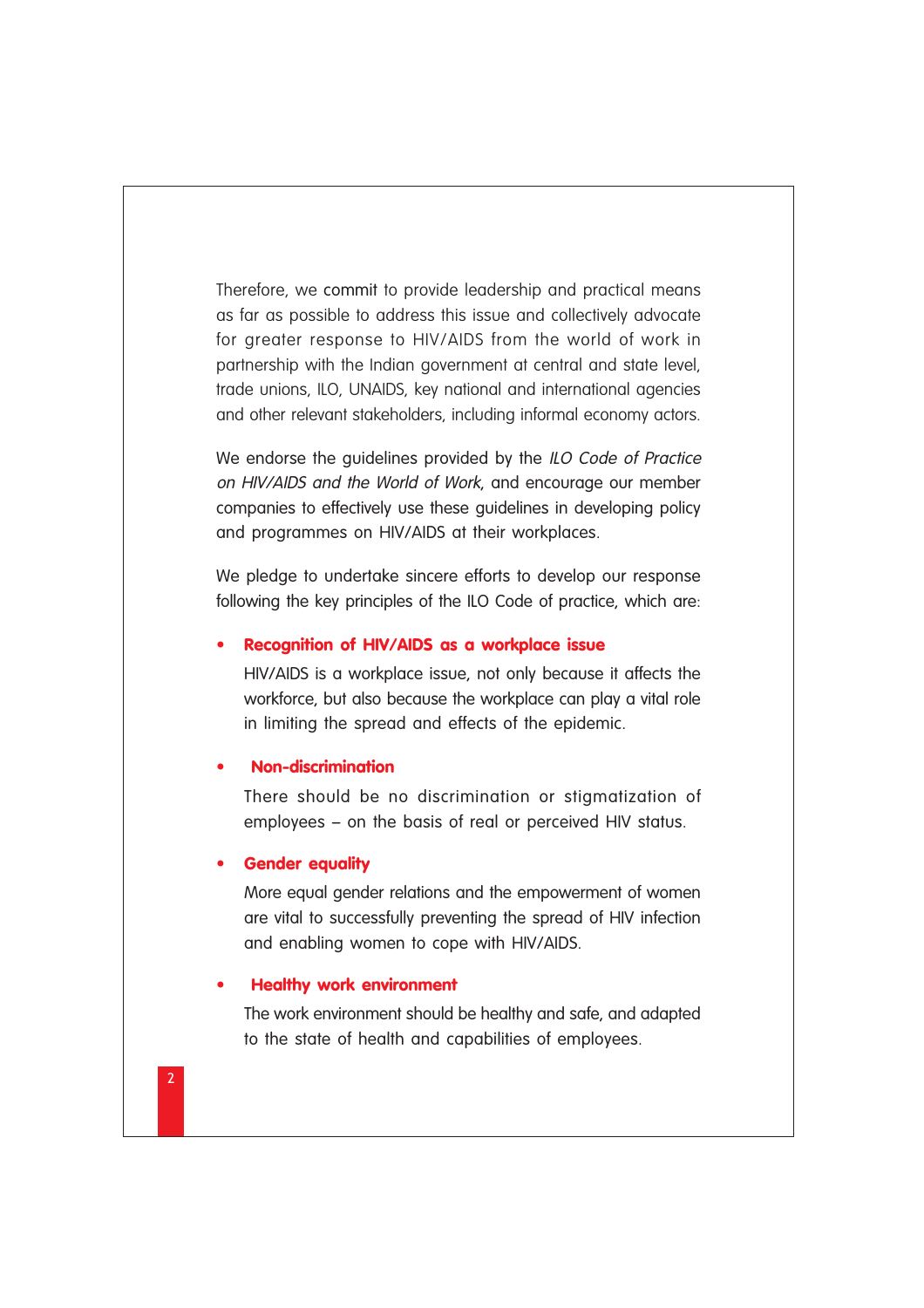#### • **Social dialogue**

A successful HIV/AIDS policy and programme requires cooperation and trust between employers, employees, and governments.

#### • **Screening for purposes of employment**

HIV/AIDS screening should not be required of job applicants or persons in employment and testing for HIV should not be carried out at the workplace except as specified in the ILO Code.

#### • **Confidentiality**

Access to personal data relating to a worker's HIV status should be bound by the rules of confidentiality consistent with existing ILO Code of Practice.

#### • **Continuing the employment relationship**

HIV infection is not a cause for termination of employment. Persons with HIV-related illnesses should be able to work for as long as medically fit in appropriate conditions.

#### • **Prevention**

The social partners are in a unique position to promote prevention efforts through information and education, and support changes in attitudes and behaviour.

#### • **Care and support**

Solidarity, care and support should guide the response to AIDS at the workplace. All employees are entitled to affordable health services and to benefits from statutory and occupational schemes.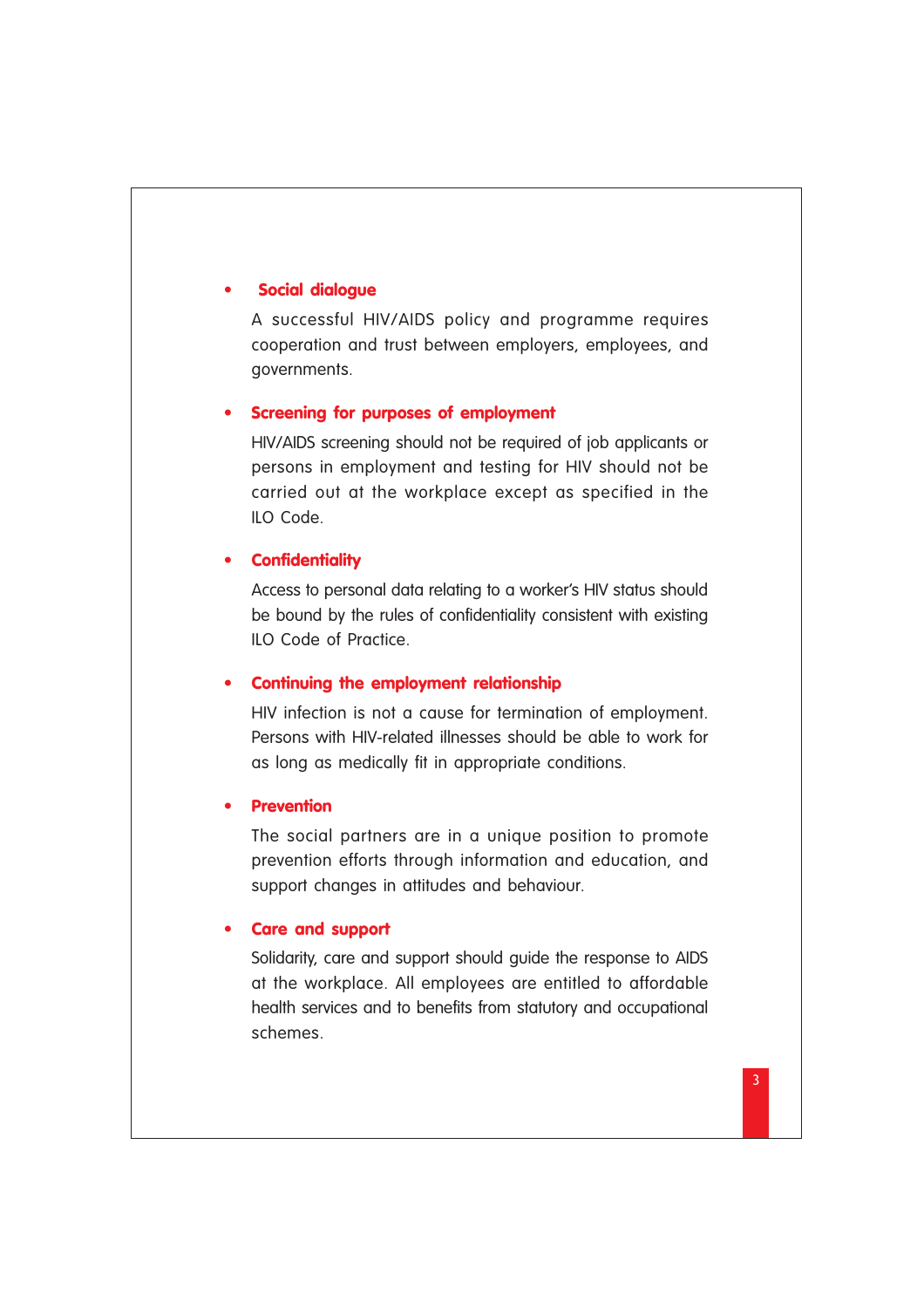On our part, we commit ourselves to the following:

- i. We shall network as far as possible with Indian Business Trust for HIV/AIDS, NACO, State AIDS Control Societies, Trade Unions, ILO, UNAIDS, WHO, Non Governmental Organizations, Civil Society Organizations, other Indian apex/state bodies of trade and industry associations, networks of People Living with HIV/ AIDS and other relevant partners to organise special advocacy sessions for our member companies.
- ii. In the best possible way, we shall facilitate provision of technical support for our members from relevant agencies should they wish to integrate HIV/AIDS in their welfare and/or Corporate Social Responsibility initiatives.
- iii. We shall disseminate best practices on HIV/AIDS workplace programmes in collaboration with the ILO, UNAIDS, WHO, NACO, the International Organization of Employers (IOE), Indian Business Trust for HIV/AIDS, and the Global Business Coalition on AIDS.
- iv. We will support setting up an annual award to recognize the enterprises that provide exemplary leadership and implement result-oriented HIV/AIDS programmes. We shall seek partnership with technical agencies to develop a sound criterion for such an award, which will form the basis for selection of enterprises for the award.
- v. We shall participate in key national/state level committees on HIV/AIDS in India and at international level to present our views and generate support for expanding the workplace interventions in India.
- vi. We shall undertake collaborative efforts in preparing and submitting comprehensive workplace initiatives to national and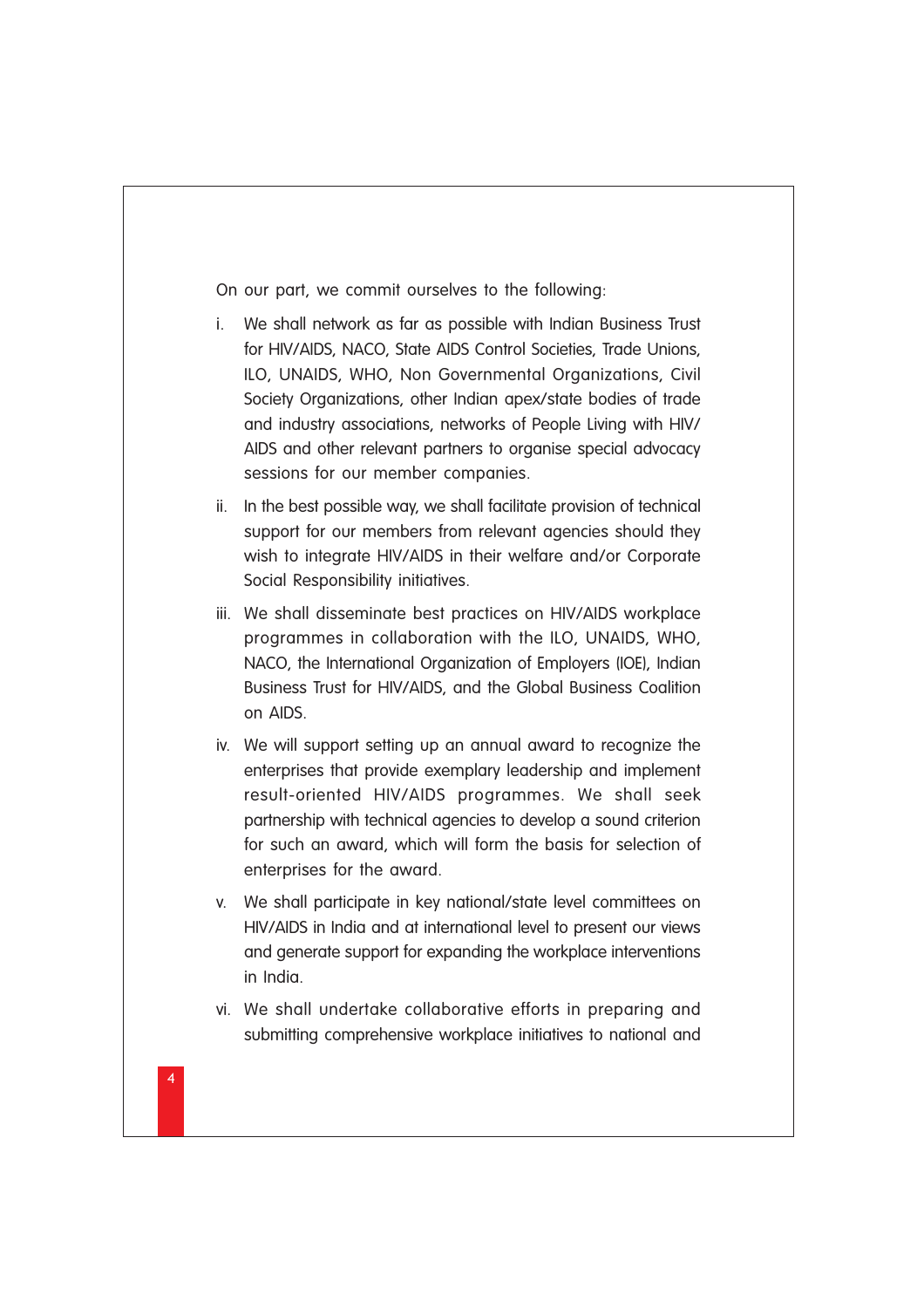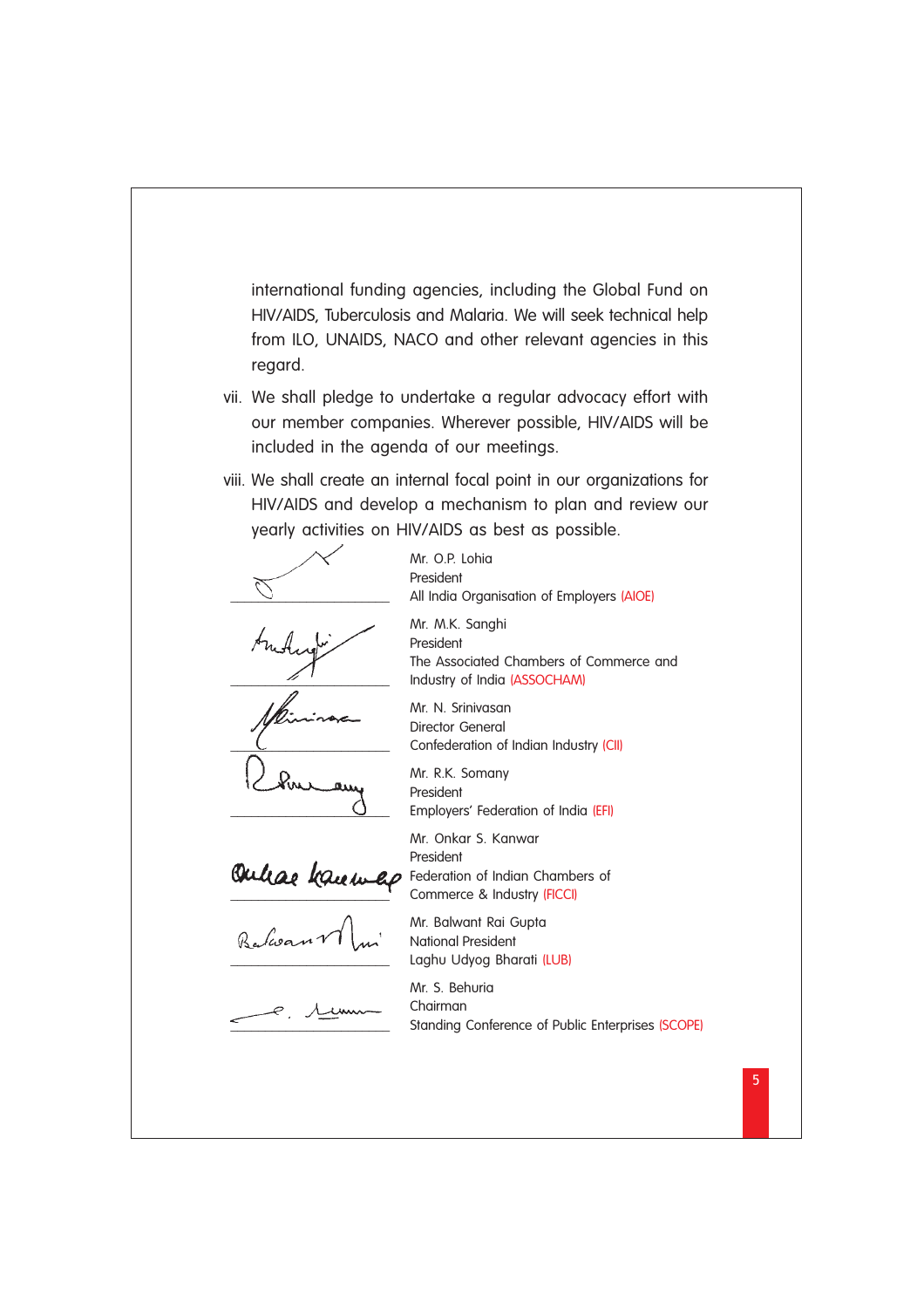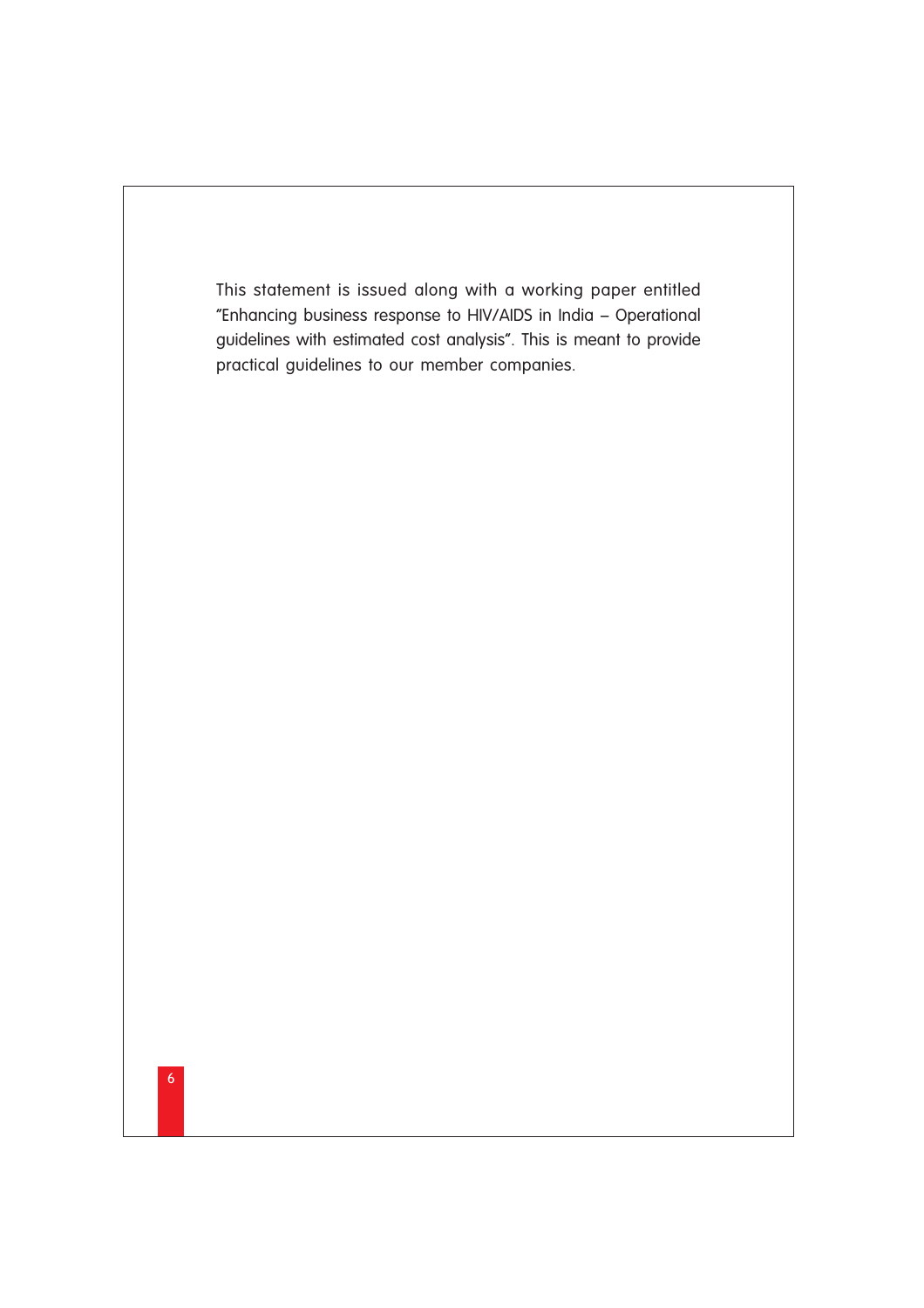

International Labour **Organization** 

### Working Paper

## Enhancing Business Response to HIV/AIDS in India:

Operational guidelines with estimated cost analysis

By S. Mohd. Afsar Technical Specialist (HIV/AIDS), South Asia & National Programme Coordinator ILO Subregional Office, New Delhi December 2005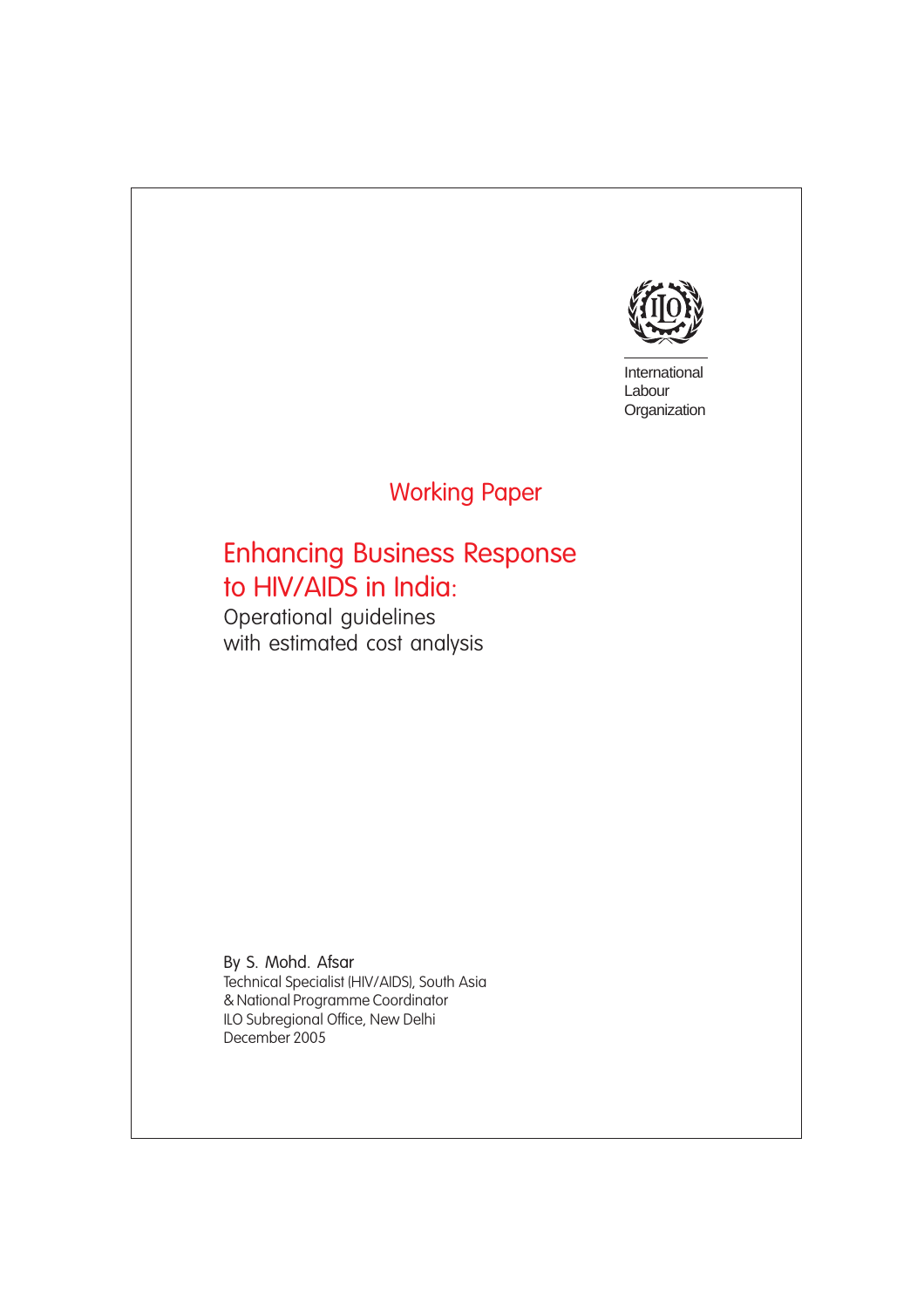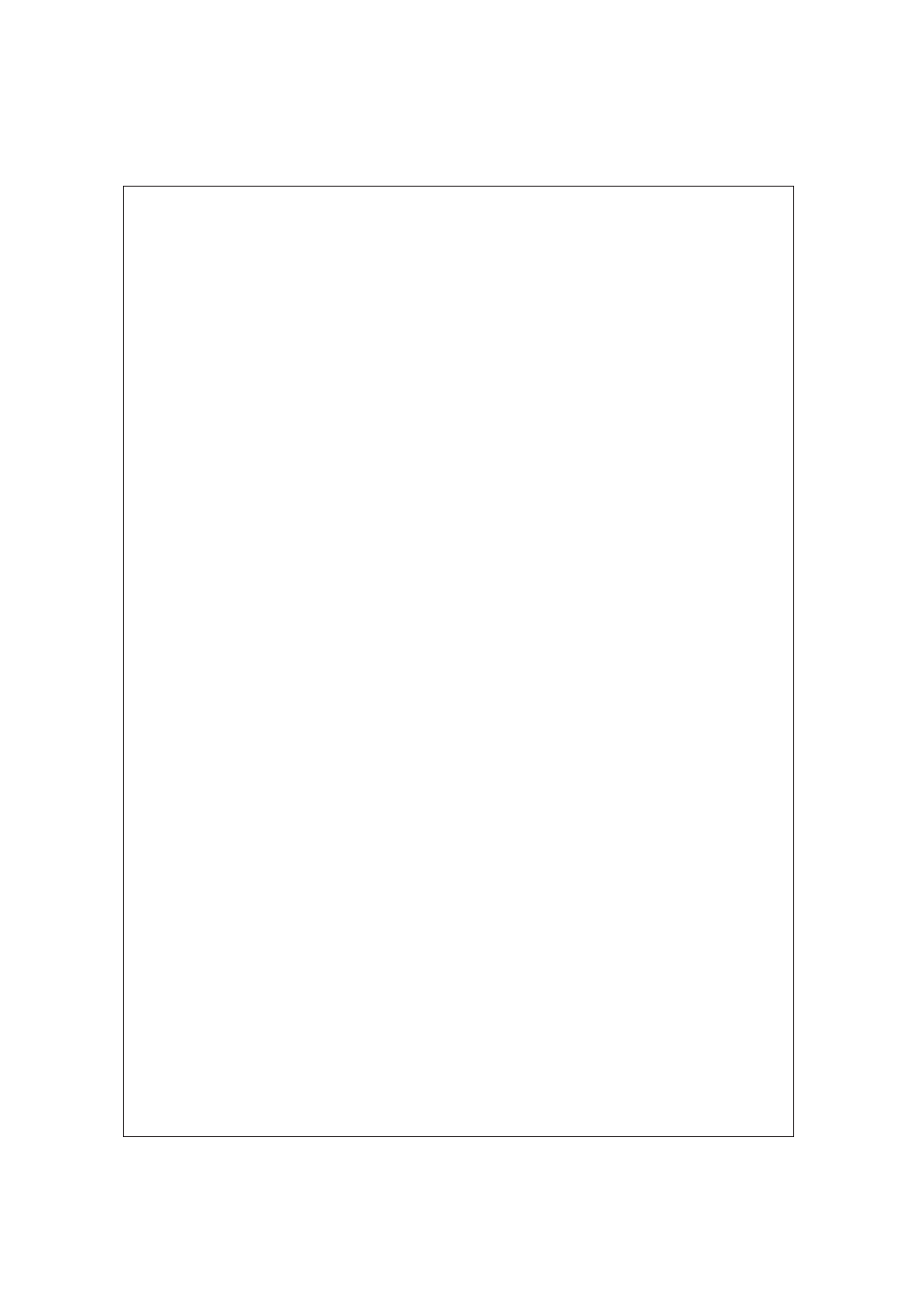This paper is an attempt to address five basic questions often raised by business leaders during discussions on HIV/AIDS:

- 1. Why should we respond to HIV/AIDS?
- 2. When is the right time for a company to respond to HIV/AIDS?
- 3. How can we respond to HIV/AIDS?
- 4. How can we review the effectiveness of our HIV/AIDS response?; and
- 5. How much would the programme cost us?

#### Why should businesses engage in the fight against HIV/AIDS?

According to the ILO estimates, over 26 million workers aged between 15-49, were living with HIV/AIDS at the end of 2004. Workers are dying as well as dropping out of labour force because of HIV/AIDS. World wide, nearly 13 million labour force participants had died of AIDS by 2000. 17 African countries are projected to lose more than 10 percent of their labour force by 2010 due to HIV/AIDS. Five of them, Botswana, Swaziland, Lesotho and Zimbabwe and South Africa are likely to lose more than 20 percent of their workforce. By 2015, 19 countries will have lost more than 10 percent of their labour force-three of them (Botswana, Lesotho and Swaziland) more than 30 percent, and Zimbabwe more than 40 percent.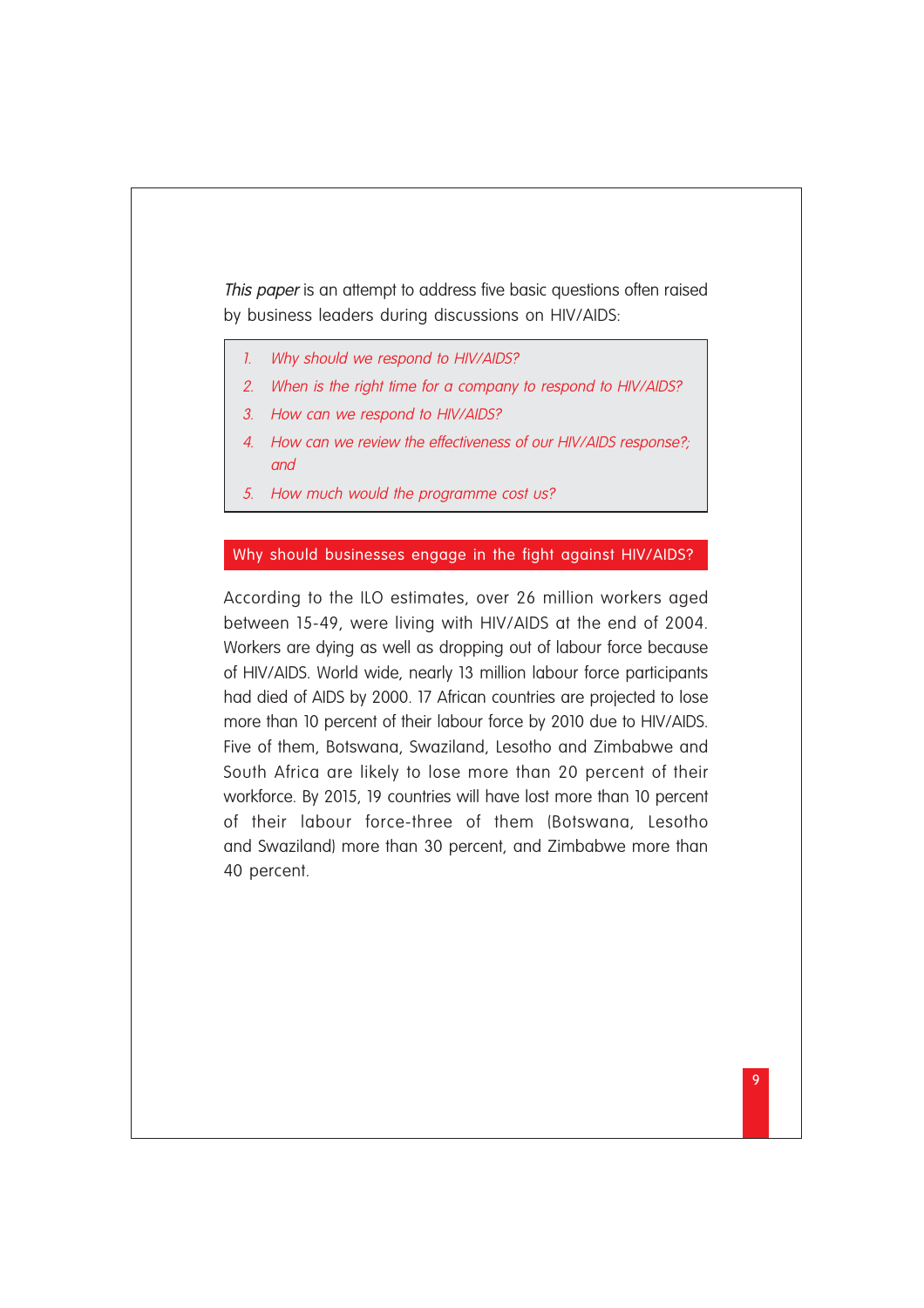HIV/AIDS shows its impact on businesses in the following ways:

- Increase in absenteeism due to illness and bereavement;
- Increase in labour turnover due to illness and death;
- Fall in production due to absenteeism, labour turnover, loss of skills/experience;
- Increase in expenditure on employees' replacement, training, health care and social security cost, and;
- Reduction in profit levels

Studies are available to show that workplaces in the most seriously affected countries report increases in absenteeism, labour turnover, and cost of recruitment, training and staff welfare due to HIV/AIDS:

- A survey of 1006 firms in South Africa found that 43 percent of firms envisaged significant adverse impact within five years due to HIV/AIDS. 30 percent of them reported higher labour turnover, and 24 percent increased costs of recruitment and training<sup>1</sup>.
- A six firm study by Rosen and co-authors in Botswana and South Africa found that AIDS would impose costs of between 0.4 percent to 5.9 percent of the annual wage bill in next ten years. All six companies would have achieved positive returns on investment had they provided free antiretroviral treatment to their infected employees.2
- A 14 firm study in Benin found that half of those employees identified as HIV positive held important positions<sup>3</sup>.

<sup>&</sup>lt;sup>1</sup> South Africa Business Coalition on AIDS 2004; The impact of HIV/AIDS on Business in South Africa, SABCOHA, forthcoming

<sup>2</sup> Rosen et al. (2003); ibid

<sup>&</sup>lt;sup>3</sup> Bollinger, Stover and Martin-Correa (1999); The economic impact of HIV/AIDS in Benin. The Policy Project. Futures Group International, September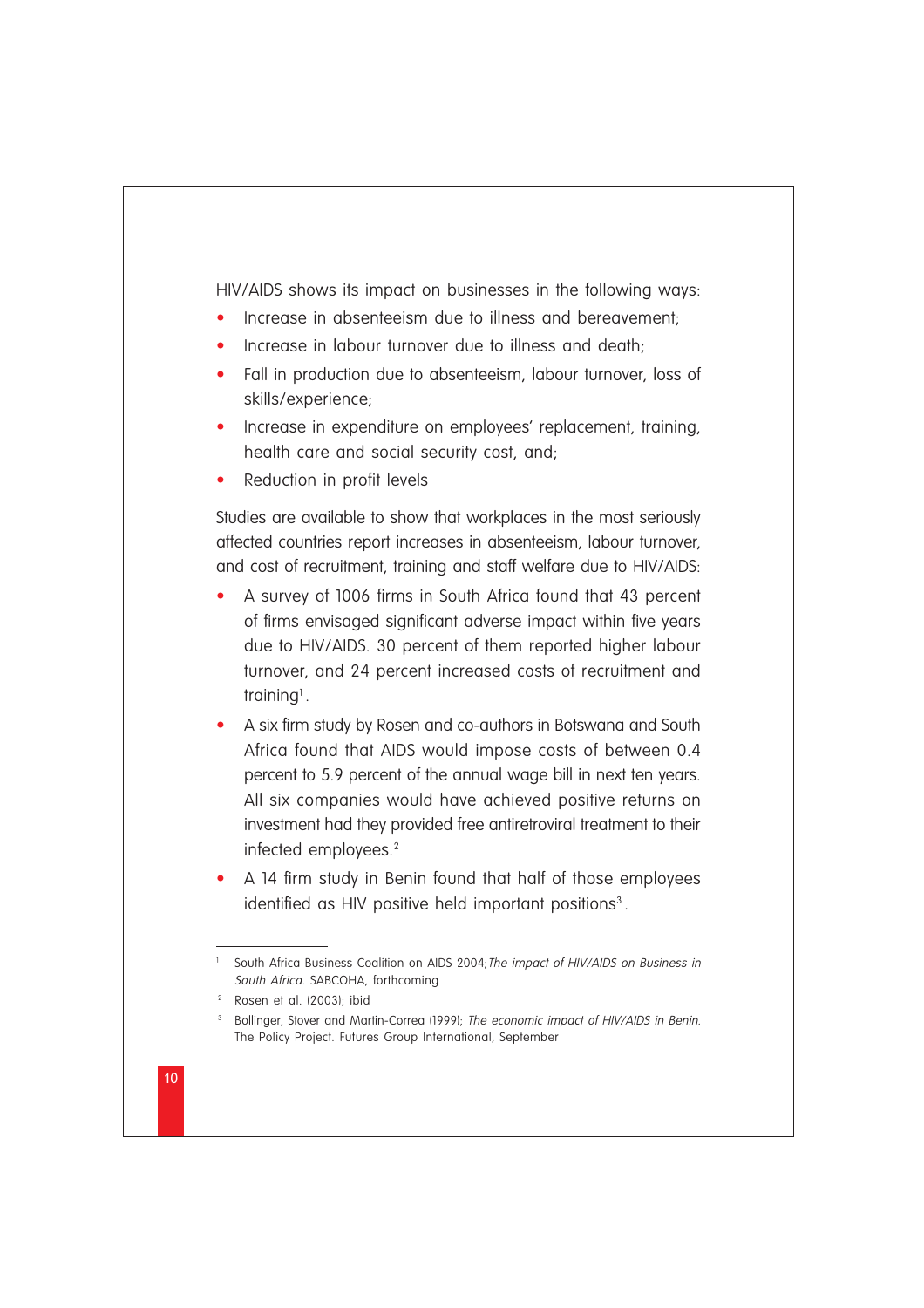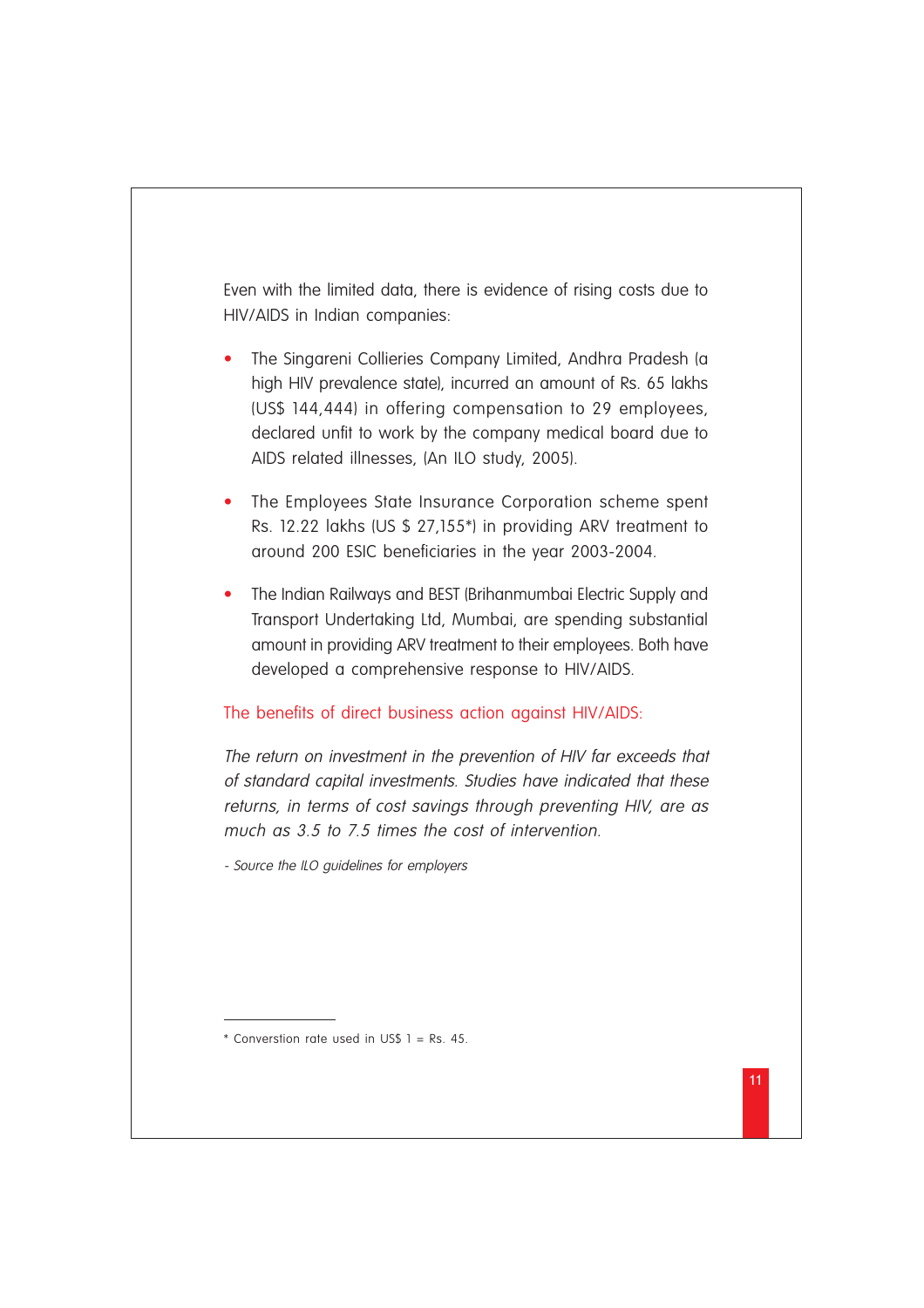The HIV/AIDS epidemic has become a global crisis. Increasingly affected is the business world, which is suffering not only from the human cost to the workforce but also in terms of losses in profits and productivity that result in many new challenges for both employers and employees…. Constructive and proactive responses to HIV in the workplace can lead to good industrial relations and uninterrupted production"

- Francois Perigot,

President, International Organization of Employers.

#### When is the right time for a company to respond to HIV/AIDS?

HIV infection may go unnoticed for years, as generally there are no exclusive symptoms. That is why it is often called a silent killer. Manifestation of the problem in terms of identified illnesses/deaths takes years. Businesses have to be proactive and learn from the experiences of their counterparts in Sub-Saharan Africa who say that the best time to respond is when the prevalence is low. At a conference organized by the Global Business Coalition on HIV/AIDS, Dr. Brian Brink, Medical Director for South African mining conglomerate Anglo American issued a timely warning to business leaders across the world:

"Don't make the same mistake we made in South Africa – we saw this coming but the first reaction of the business was that it wasn't our problem, it wasn't threatening us now, we'd let the government sort it out."

Businesses don't act in vacuum. Looking at the current HIV/AIDS situation in India, and the emerging trends, it is clear that if businesses don't act now, the cost of inaction will be far greater. Prevention works best, and is most cost effective, when started early. The business response to HIV/AIDS should not wait until the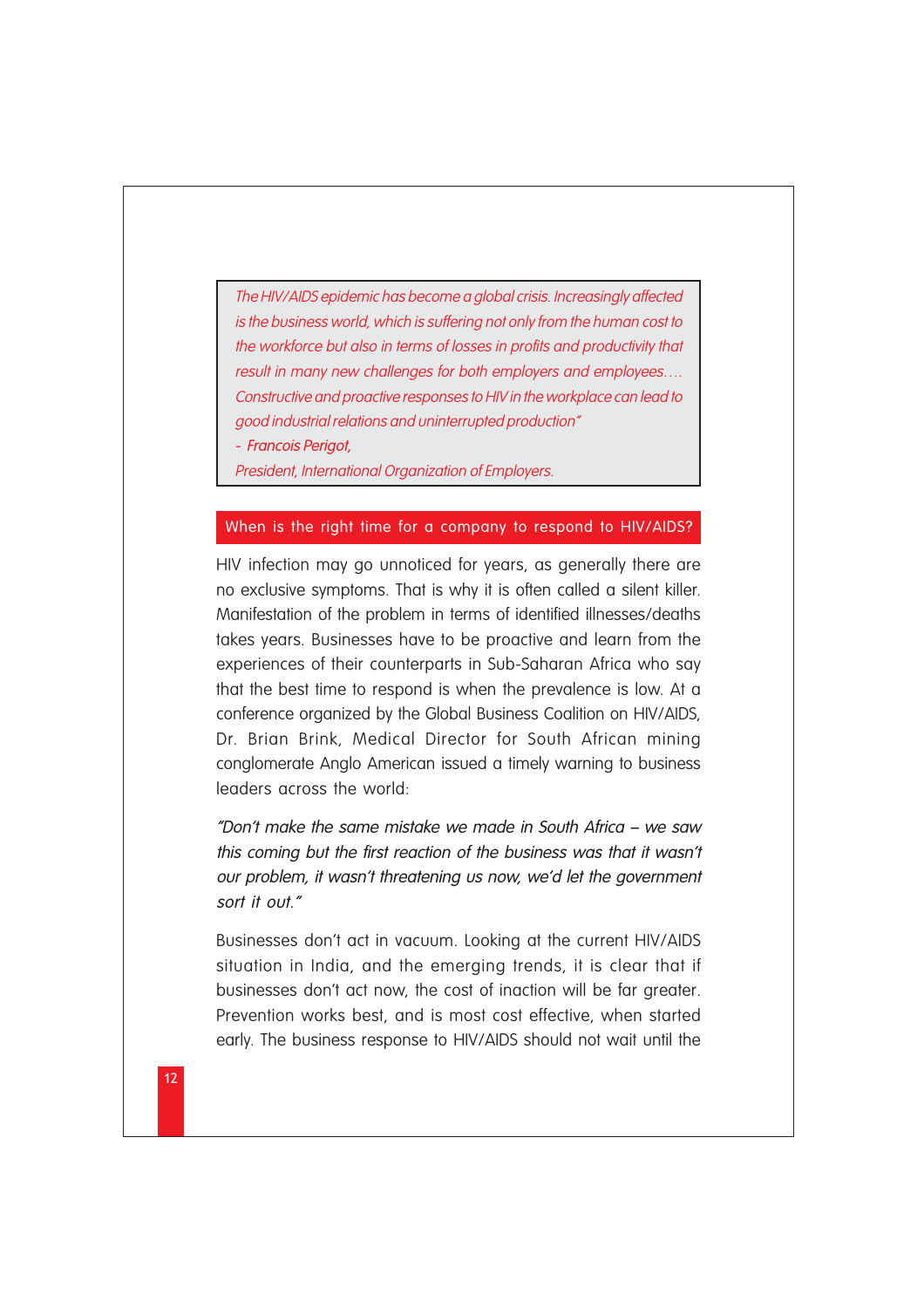problem is obvious. Hence, the right time for a company to respond to HIV/AIDS is when it hasn't found any infected employee(s),

Some Indian companies have already developed a good response to HIV/AIDS. The ILO documented the HIV/AIDS response of eight enterprises in 2002. The management of these companies quoted the following reasons for developing their HIV/AIDS response:

• "Our companies are not in existence just to run our business and to make profits. We are responsible and good corporate citizen over and above our normal operations"

- Mr.Ratan N. Tata, Chairman Tata Group.

• "A healthy workforce is the biggest asset for a company….A healthy workforce means less absenteeism that translates into more production, which could be ascribed to the success of the programme "

- Mr.Madhur Bajaj, Bajaj Auto Ltd. Pune.

• "HIV records do not give the true picture, prevention is better for any company"

- Mr.Vijayakumar, Tata Tea, Munnar.

- "By contributing towards the cause of HIV prevention and control, especially at the workplace, the company enhances the quality of life of its employees, and they in turn, can ensure higher productivity for the organization"
	- Mr.N.Y.Sanglikar, Glaxo Smithkline, India.
- "We believe in the creation of a nurturing, enabling and nondiscriminatory environment for all employees. AIDS related issues are a testing ground for that policy."

- Mrs. Anuradha Anand Mahindra, Mahindra and Mahindra Ltd. Mumbai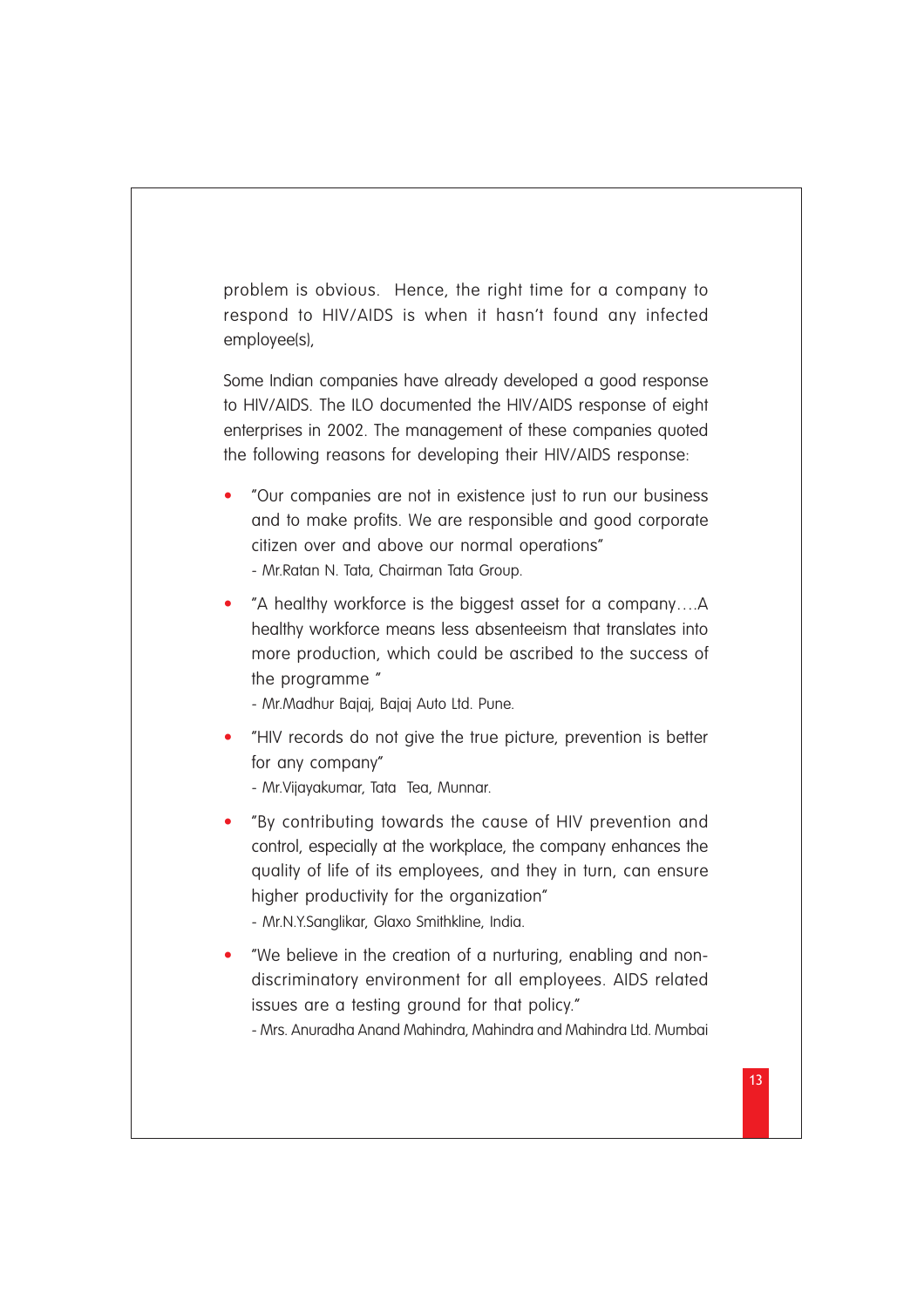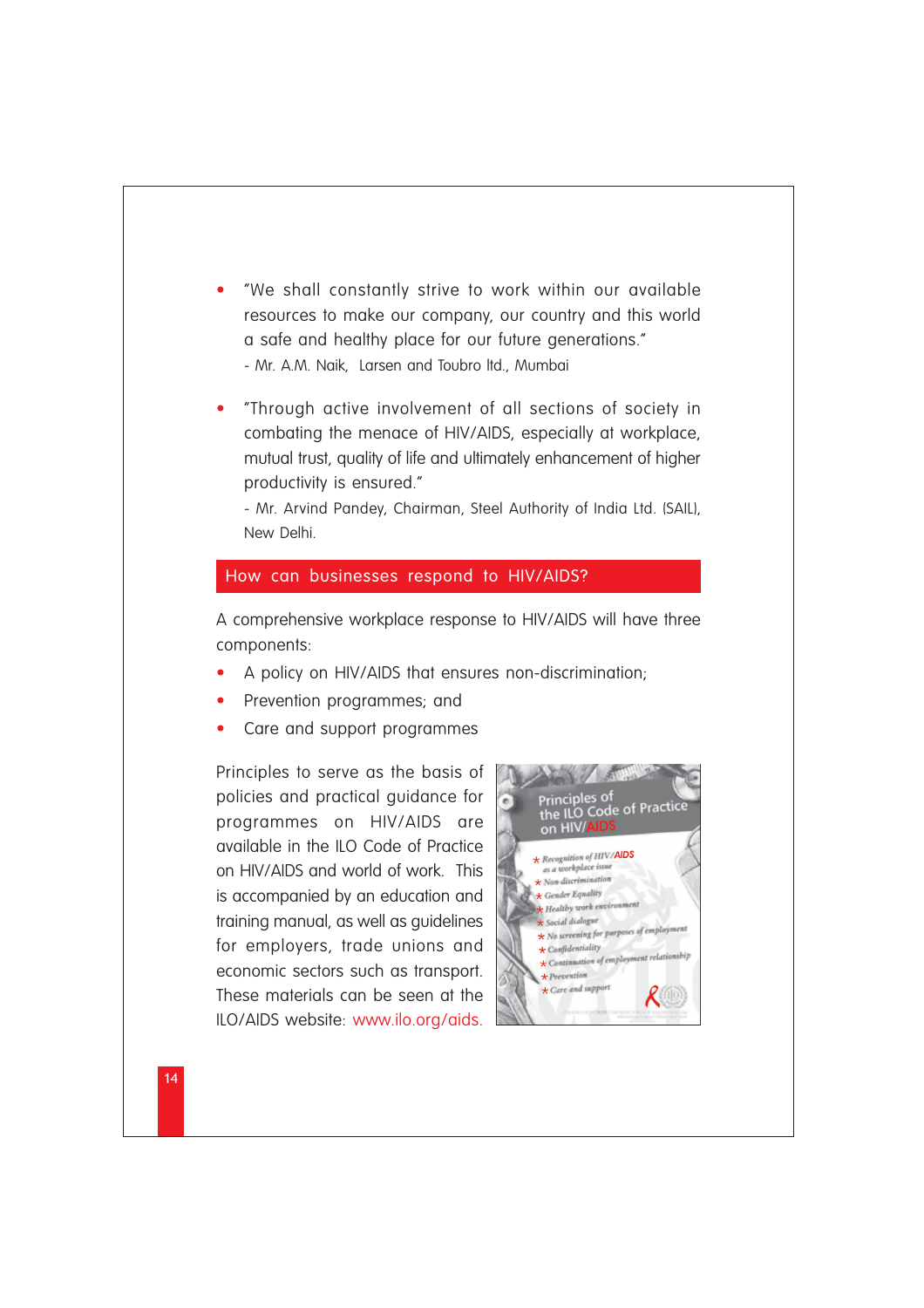The enterprise policy on HIV/AIDS should be a flexible document, which could be reviewed from time to time and necessary changes could be included.

The Operational Manual for enterprises included in the ILO kit "Enterprises and HIV/AIDS in India" (available at www.ilo.org/hivaidsindia) suggests a simple six step process to enterprises to help them develop their response to HIV/AIDS:

- 1. Convene a meeting to discuss HIV/AIDS Set up HIV/AIDS Policy Committee/ and a nodal person
- 2. Prepare for the AIDS Committee Meeting
- 3. Convene AIDS Committee Meeting
- 4. Implement a pilot (short-term) plan of action
- 5. Finalize HIV/AIDS Policy and develop yearly plan(s) of action
- 6. Create link between business and community

As far as programme strategy is concerned, there are several options that could be tried out depending upon the nature of enterprise, its workforce, its welfare / human resoruce development programmes and efforts under corporate social responsibility.

However, a cost-effective, workable and sustainable strategy is the one which ensures that HIV/AIDS programmes are integrated within the human resource, welfare, health and safety programmes or CSR initiatives of enterprises.

Initially, enterprises could start small, covering their workforce (both regular and contractual) and later expand to the families of workers, workers in their supply chains and nearby communities

A meeting in the enterprise to discuss HIV/AIDS, called by the management is a good starting point to initiate the process. In the meeting, management should nominate a nodal person in the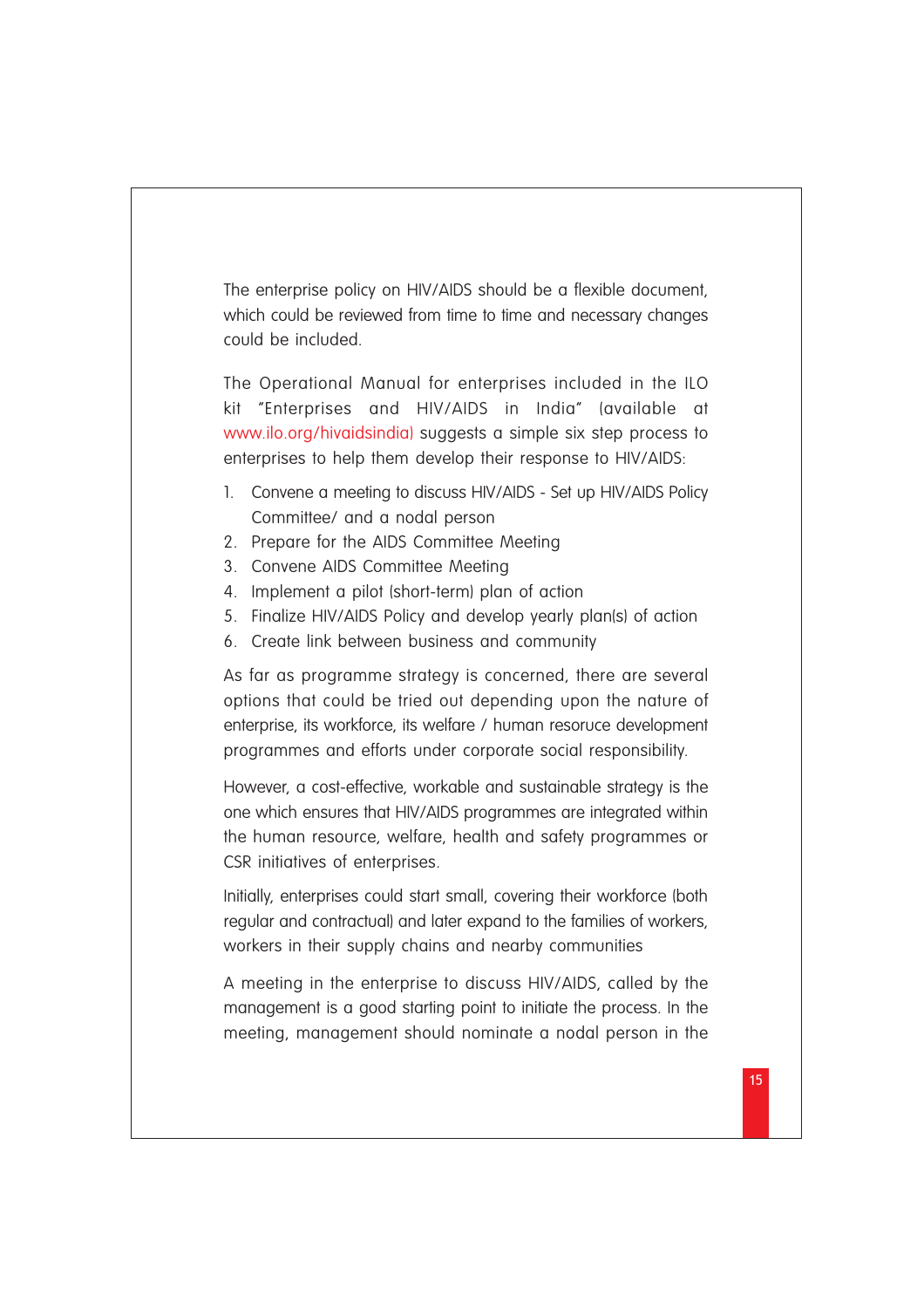enterprise to develop/implement the response to HIV/AIDS and set up an internal committee to develop / coordinate / review the HIV/ AIDS work. The committee should have representatives from different wings of the enterprise, including trade unions. The nodal person will be the convener of the committee. The Committee could develop the company policy and work plan through discussions and consultations following the guidelines of the ILO Code and the national policy framework. Enterprises could seek technical support from NGOs/State AIDS Control Society/Employers' organizations/ chambers/ILO/UNAIDS.

A sustainable and cost effective approach is the one in which enterprises get some of their selected employees trained as peer educators on HIV/AIDS. These peer educators are internal people, from different units like the human resources department, welfare department, medical health, occupational safety and health, trade unions etc. Once a cadre of peer educators is available at workplaces, HIV/AIDS education reaches all employees on a regular basis.

Enterprises need not invest in development of training/ communication materials initially. They could use the already existing materials. ILO has produced a peer education training manual for workplace programmes, along with a set of communication materials, which is being used by several enterprises in India. These materials are available at the www.ilo.org/hivaidsindia, and could also be requested from the ILO, Subregional office New Delhi. This site also contains HIV/AIDS policy of some of the enterprises/unions in India.

In addition to their peer education approach, enterprises can set up referral linkages with the nearby Voluntary Confidential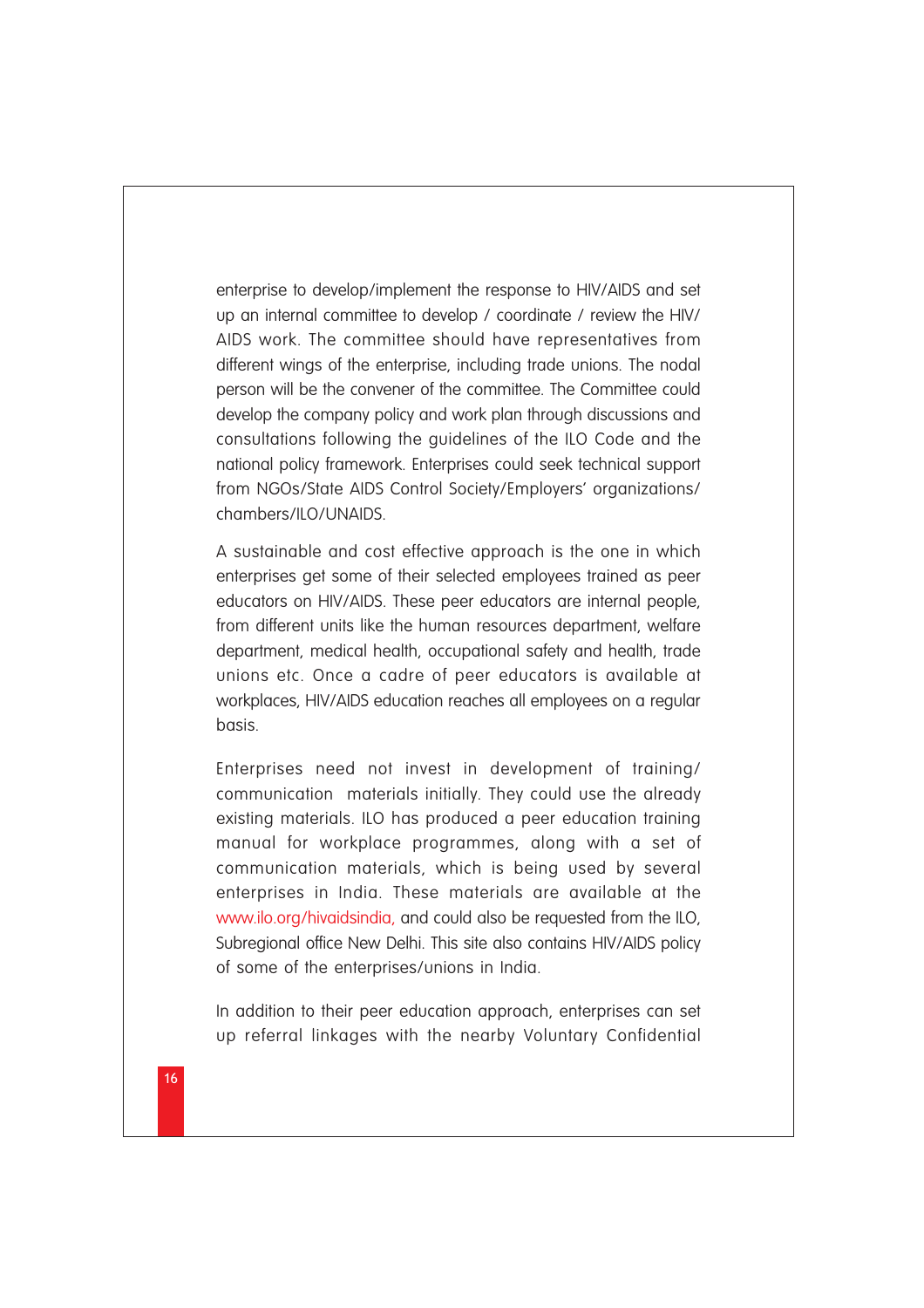Counseling and Testing Centers (VCTCs), public and private hospitals, respective State AIDS Control Societies(SACS), NGOs working on prevention and care, and networks of People Living With HIV/AIDS for services like HIV counseling and testing, psychosocial support and care, treatment of sexually transmitted infections, opportunistic infections and Anti Retroviral Treatment (ART) /diagnostic facilities. If a company has its own medical set-up, it could also train its doctors and paramedical staff on treatment following NACO guidelines. The medical staff should also be trained in adopting universal precautions and infection control practices.

#### How can businesses monitor and review the effectiveness of their HIV/AIDS response?

- To get an idea about the level of HIV/AIDS related knowledge, attitudes, practices and behaviours at the workplace, an assessment study could be undertaken by the company. As HIV/AIDS education and training efforts should cover all employees, the assessment should draw a representative sample from all levels, rather than keeping it confined only to front line workers. The findings of an initial study provide good inputs to development of both policy and programmes. In addition to providing inputs into programme development, the assessment study serves as a baseline on key indicators, and subsequent studies would demonstrate the progress being made under the HIV prevention and care programme.
- An anonymous unlinked prevalence survey could also be undertaken if the company feels so. However, it need not be the starting point. This should follow the NACO guidelines and recommendations of the ILO Code of Practice, and should be undertaken with technical support from State AIDS Control Societies.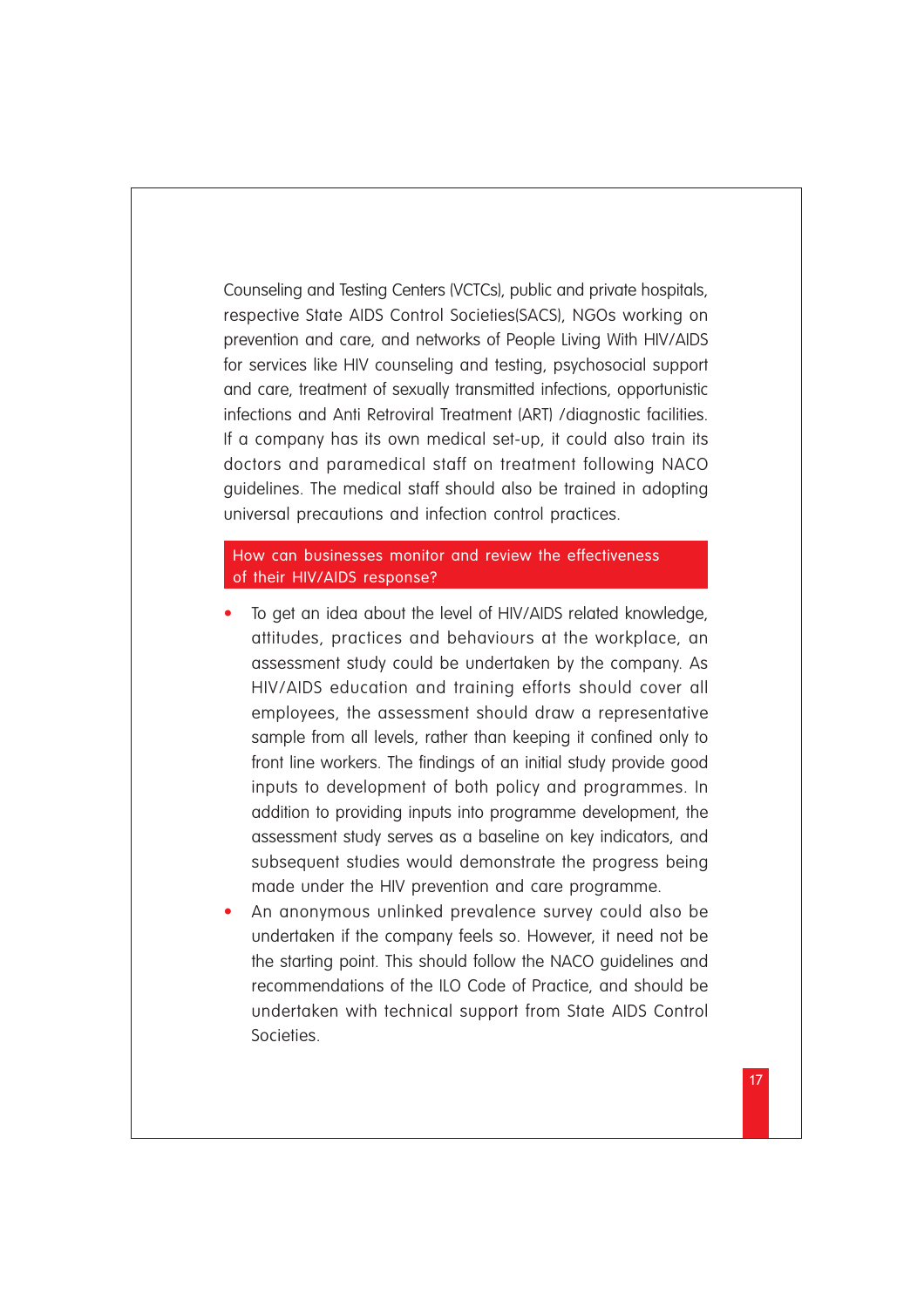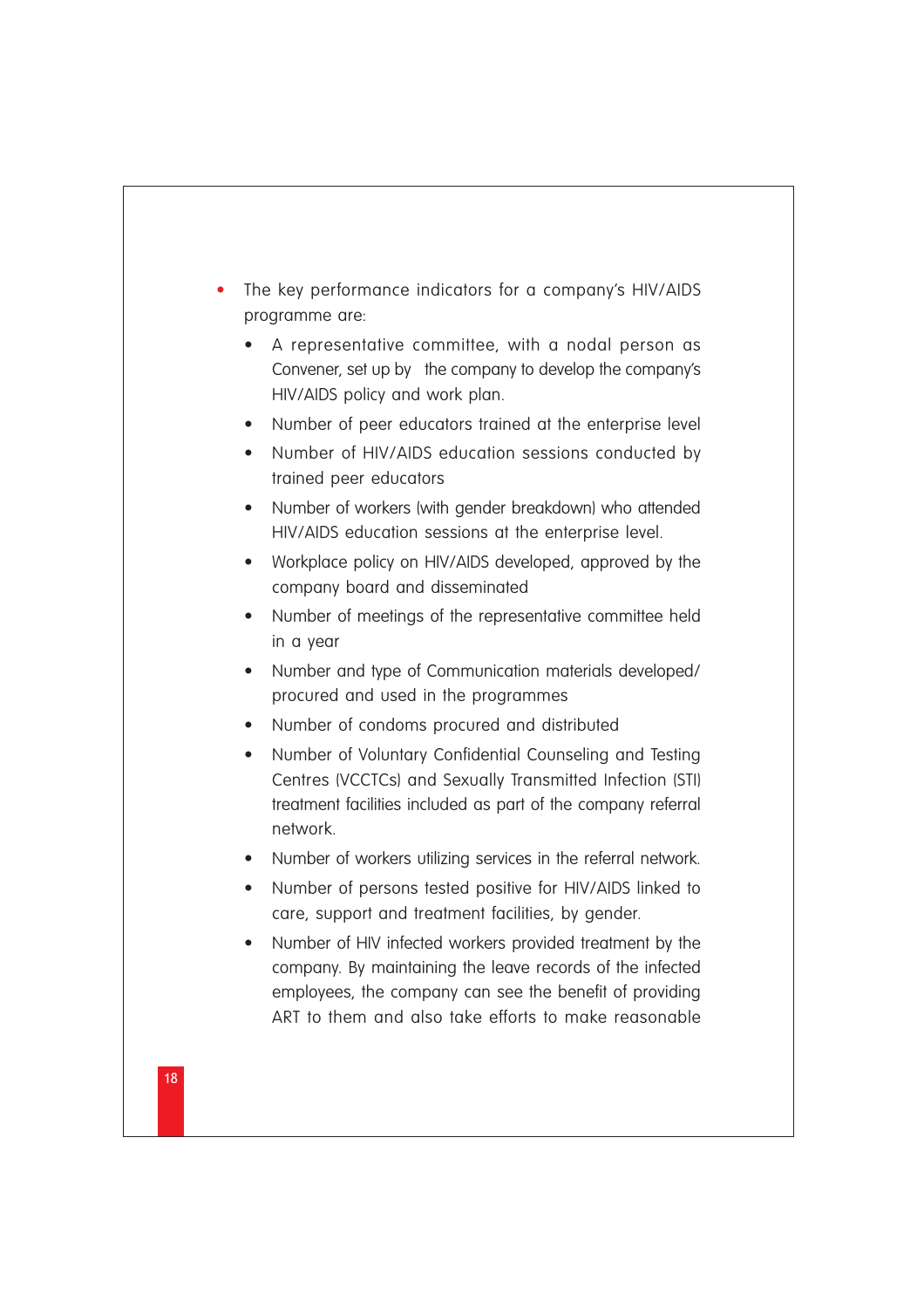adjustments in their work profile as and when needed. However, every effort should be made to respect confidentiality of people living with HIV/AIDS. • The total costs incurred by the company in HIV prevention and care programme. How much does HIV/AIDS programme cost to businesses? • The cost depends upon the comprehensiveness of the programme and strategies of implementation. • The programme could be highly cost- effective and sustainable if integrated into the ongoing welfare/Health and Safety/CSR programmes of the company. • At the start-up, seeking external technical support may be useful and necessary for building internal capacities and establishing policies and systems for HIV/AIDS programming. For a long-term sustained intervention, the approach of training selected company employees as peer educators for imparting HIV/AIDS education to peers would be the most cost effective and effective. Moreover, presence of internal trainers at the company level helps as HIV/AIDS education requires regular persuasion and reinforcement for translating knowledge into desired behaviour change.

Based on the peer education model, an idea about the cost implications could be presented through the following case study:

A company has 10,000 employees and is located in a state where the HIV prevalence is more than 1 percent in the general population.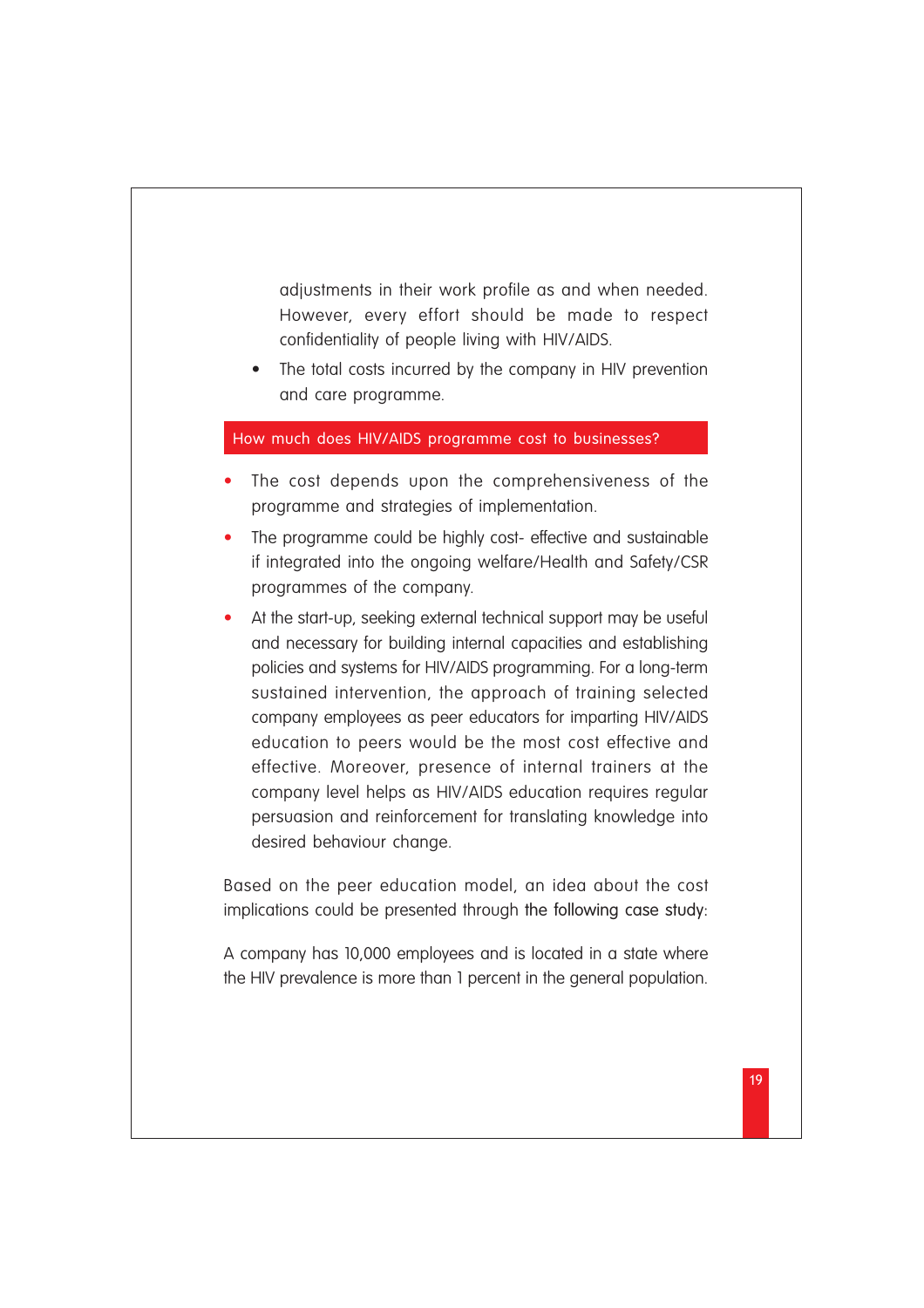#### **Assumptions**

- Considering the location of company in a high HIV prevalence state, it can be assumed that 1 percent of the employees are infected with HIV.
- The company develops its response as part of its ongoing welfare/CSR programme.
- The company treats HIV/AIDS as any other serious illness as suggested by the ILO Code of Practice. This would mean that the company would provide treatment for opportunistic infections as it does in case of other illnesses. Therefore, the additional costs being included in the cost estimate is the cost for Anti Retroviral Treatment (ART), which does not cure but prolongs the life of people living with HIV/AIDS. There is evidence that once people are provided ART, and the treatment adherence is ensured, people are able to live a healthy and productive life for years. Some companies who have provided ART to their employees have seen the benefit in terms of reduced absenteeism, and reduced expenditure on treatment of opportunistic infections associated with HIV infection.
- The company adopts the peer education approach and is willing to spare a select group of workers to be trained as peer educators. Ideally, two full-days (8 hours per day) would be needed for conducting an effective training of peer educators. However, if this is not possible due to production schedules, training could be conducted over three to four half days (4-6 hours per day). In the year 2004-2005, 64 enterprises collaborated with the ILO in India for peer educators training, and have been successful in getting their workers trained.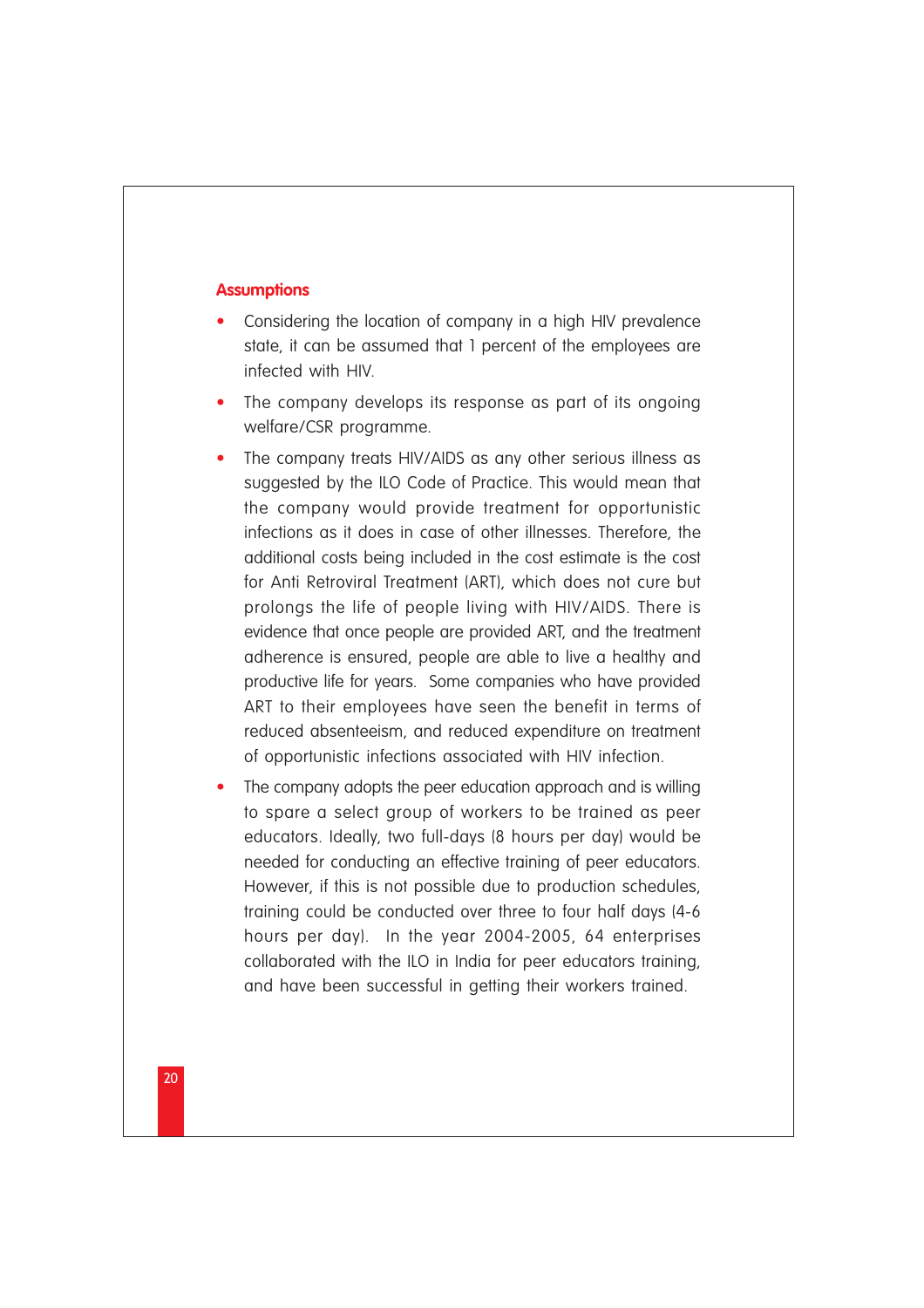

The company seeks technical support from outside, uses the already existing training manuals/IEC materials, developed by agencies like SACS, employers' organizations/chambers, NGOs and ILO. The ILO has developed a package of training and communication materials for use at workplace, which can be used.

| S NO | Programme Components                                                                                                                                                                                                                                                                                                                                                                                                                                                                                                                              | Estimated<br>costs (INR) |
|------|---------------------------------------------------------------------------------------------------------------------------------------------------------------------------------------------------------------------------------------------------------------------------------------------------------------------------------------------------------------------------------------------------------------------------------------------------------------------------------------------------------------------------------------------------|--------------------------|
| 1.   | <b>HIV prevention programmes</b>                                                                                                                                                                                                                                                                                                                                                                                                                                                                                                                  |                          |
|      | Behaviour Change Communication (BCC)                                                                                                                                                                                                                                                                                                                                                                                                                                                                                                              |                          |
|      | Training of 80-100 peer educators through three<br>α.<br>trainings of two-day each, each training approx. cost:<br>Rs.10,000 (trainers 4,000+ materials 1,000+ food/<br>tea 4,000+ misc. 1,000)                                                                                                                                                                                                                                                                                                                                                   | 30,000                   |
|      | Three refresher training of peer educators of one<br>b.<br>day each @ Rs.5,000                                                                                                                                                                                                                                                                                                                                                                                                                                                                    | 15000                    |
|      | IEC materials printing (existing materials may be<br>$\mathsf{C}$ .<br>used and replicated)                                                                                                                                                                                                                                                                                                                                                                                                                                                       | 40000                    |
|      | Quarterly awareness events at workplace (film shows,<br>d.<br>lectures, street plays etc.)                                                                                                                                                                                                                                                                                                                                                                                                                                                        | 20000                    |
|      | Condom promotion and distribution<br>(condoms can be obtained free from SACS or procured<br>from social marketing agencies at a nominal cost)                                                                                                                                                                                                                                                                                                                                                                                                     | 5000                     |
|      | Treatment of Sexually Transmitted Infections (STI)<br>Information about signs and symptoms of STI will form part<br>of BCC efforts, treatment support can be given as per the<br>company rules. Referral linkages can be set up with the<br>nearby government facilities. This component would require<br>no extra cost to the company. As a result of good BCC efforts<br>and enhanced health seeking behaviour, a marginal increase<br>in the company's annual health bill may take place but it<br>would be difficult to record it separately. |                          |

The broad cost components of the programme can be as follows: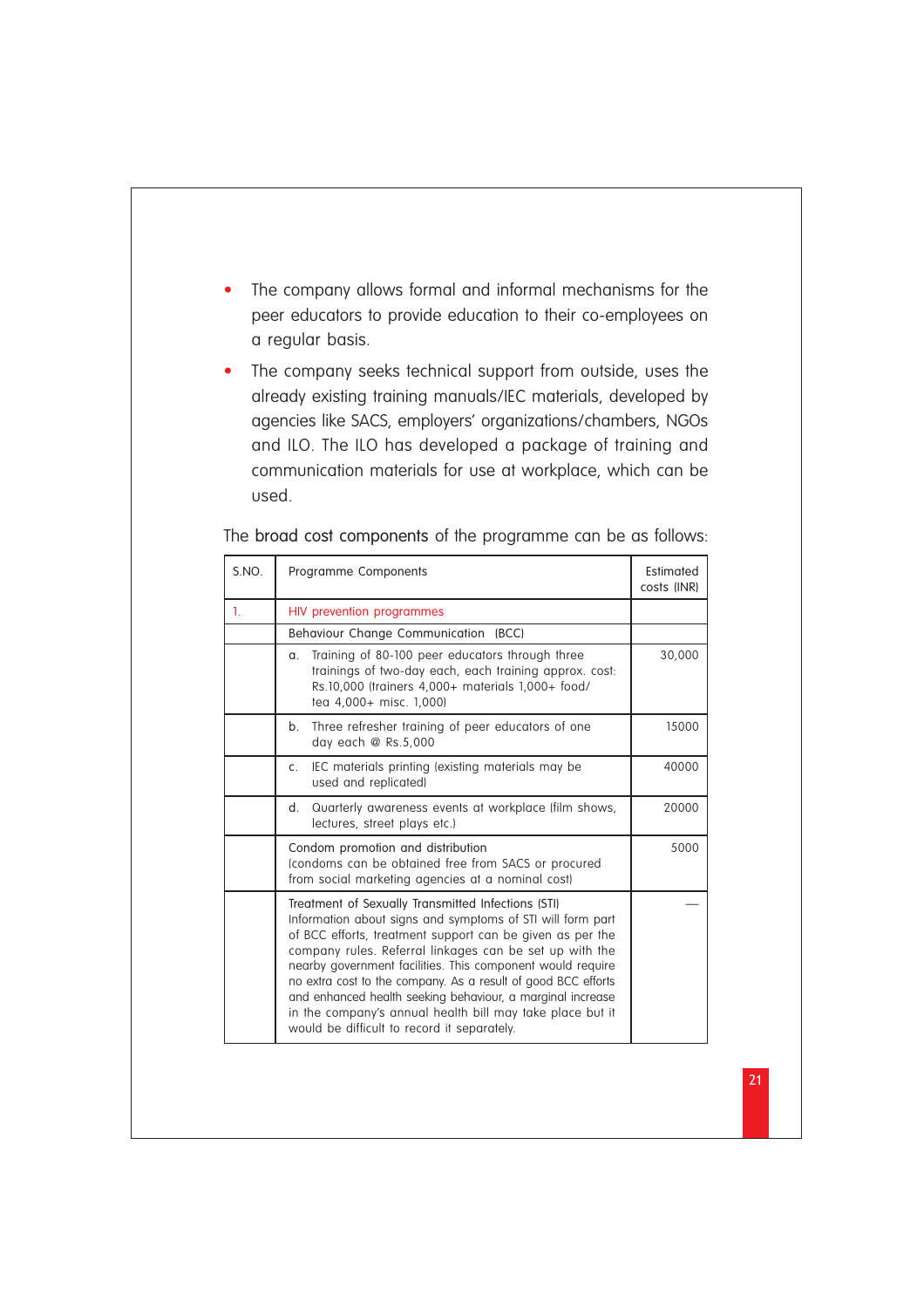| S.NO.            | Programme Components                                                                                                                                                                                                                                                                                                                                                                                                                                                                                                             | <b>Fstimated</b><br>costs (INR) |
|------------------|----------------------------------------------------------------------------------------------------------------------------------------------------------------------------------------------------------------------------------------------------------------------------------------------------------------------------------------------------------------------------------------------------------------------------------------------------------------------------------------------------------------------------------|---------------------------------|
| $\overline{2}$ . | Care and support programmes                                                                                                                                                                                                                                                                                                                                                                                                                                                                                                      | 200,000                         |
|                  | Treatment of 10 infected employees (supposing 10<br>percent of those infected are in the need for treatment<br>through Anti Retroviral Therapy (ART): Linkages with<br>government ART treatment centers should be set up<br>for following up on right treatment protocols.<br>Cost of ART @ Rs.1000 per month =12000;<br>Other costs of diagnostic tests/consultations Rs.8000<br>per year/person)<br>Total Rs.20,000 per person per year;<br>Company requires linkages with VCTC for availing<br>testing/counseling facilities. |                                 |
|                  | Programme management, research and evaluation-<br>Meetings of committee, assessment study in a selected<br>sample. Policy development and dissemination. Existing<br>tools and technical support may be used                                                                                                                                                                                                                                                                                                                     | 20000                           |
|                  | <b>Total</b>                                                                                                                                                                                                                                                                                                                                                                                                                                                                                                                     | 33000                           |

#### Analysis of cost implications:

- The above cost analysis is only illustrative, based on average generic costs of three-drug Antiretroviral Treatment (ART) for people living with HIV/AIDS**.** This may change depending upon the combination prescribed by the doctors, which may be different for different people. Further, the present estimates are based on average cost of first line generic ART combination in India, as prevalent in the months of Jan-February 2005. The costs of second and third generation drugs may change in future, particularly in the light of the Patent Law.
- Based on this estimate, the unit cost of a comprehensive HIV/ AIDS programme comes to be Rs.33 (US\$ 73 cents) per employee per year.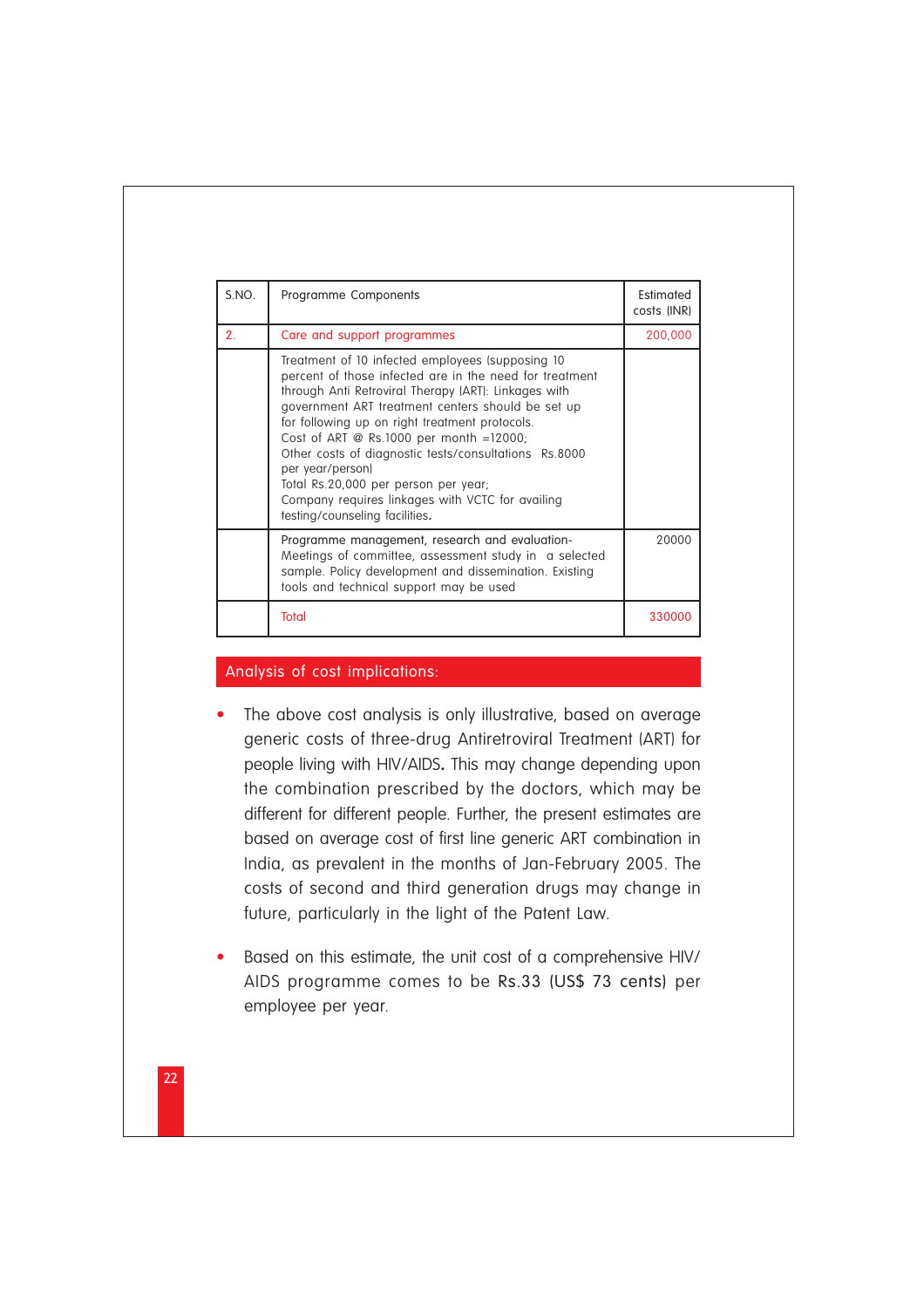

- If the company had started earlier when no employee was infected, it would have done only prevention at an annual cost of just Rs.130,000 per year. This shows the importance of early start in sheer economic terms.
- If the company still does not respond and responds when it has reached a 2 percent HIV prevalence, the ART cost would double, and the total estimated cost would be Rs.530,000, the unit cost being Rs.53 (US\$ 1.2).
- This is only an estimation of economic costs. Stigma and discrimination associated with HIV/AIDS and the sufferings of affected individuals and families cannot always be measured in economic terms. Also it does not include the production losses due to absenteeism caused by AIDS related illnesses, losses due to disruption of production schedules, costs incurred in replacing the sick /dead employees etc.

The costs to company should not be seen only in terms of cost of prevention and care programme. There are major social and economic cost implications. In addition, AIDS affects the consumer base for company's products and services in the long run.

The overall economic impact may take time to show but when it shows it would have already done irreparable damage. And here we are not talking about the equally important social dimensions of the impact of HIV/AIDS on people, families, children and development processes.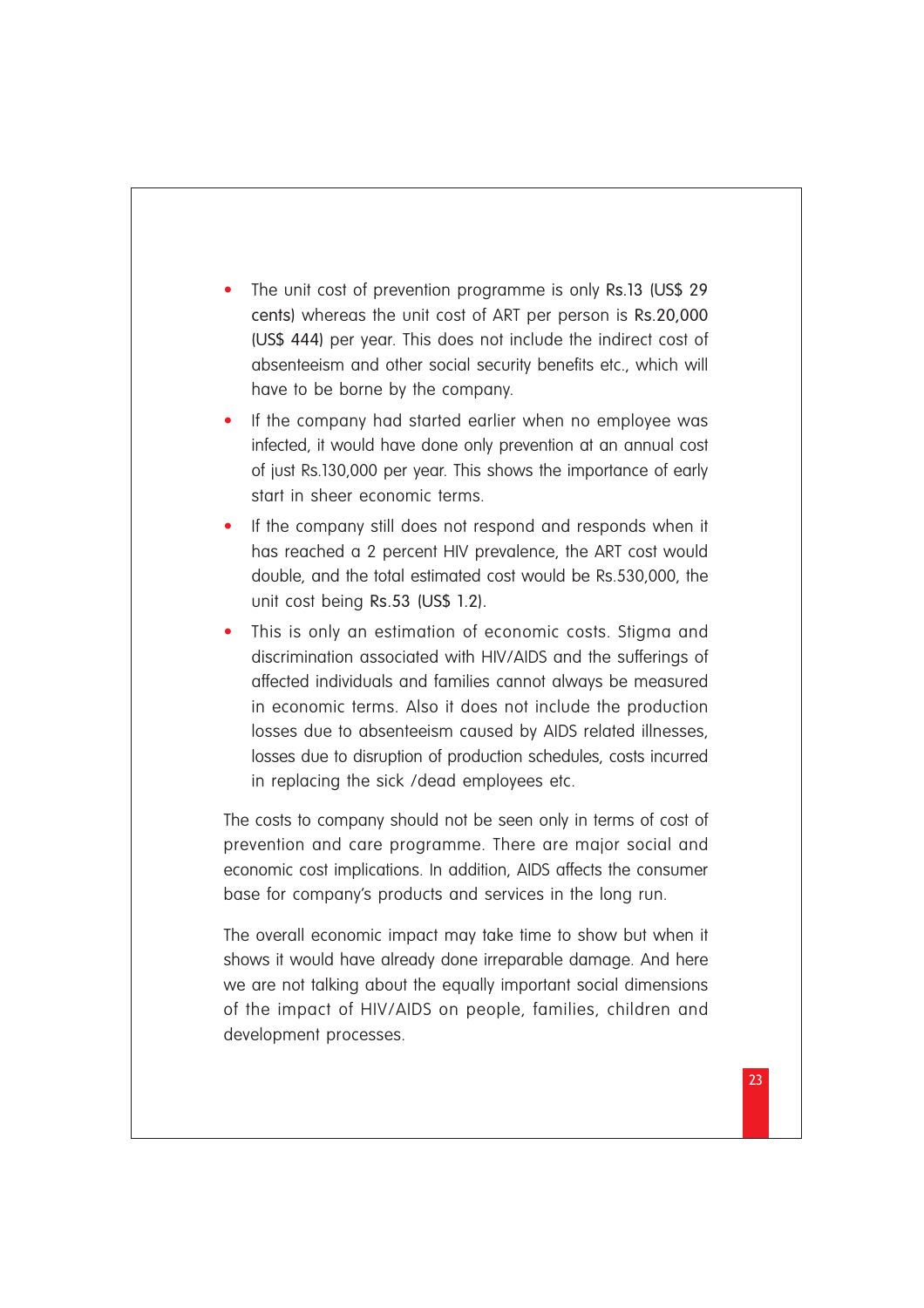